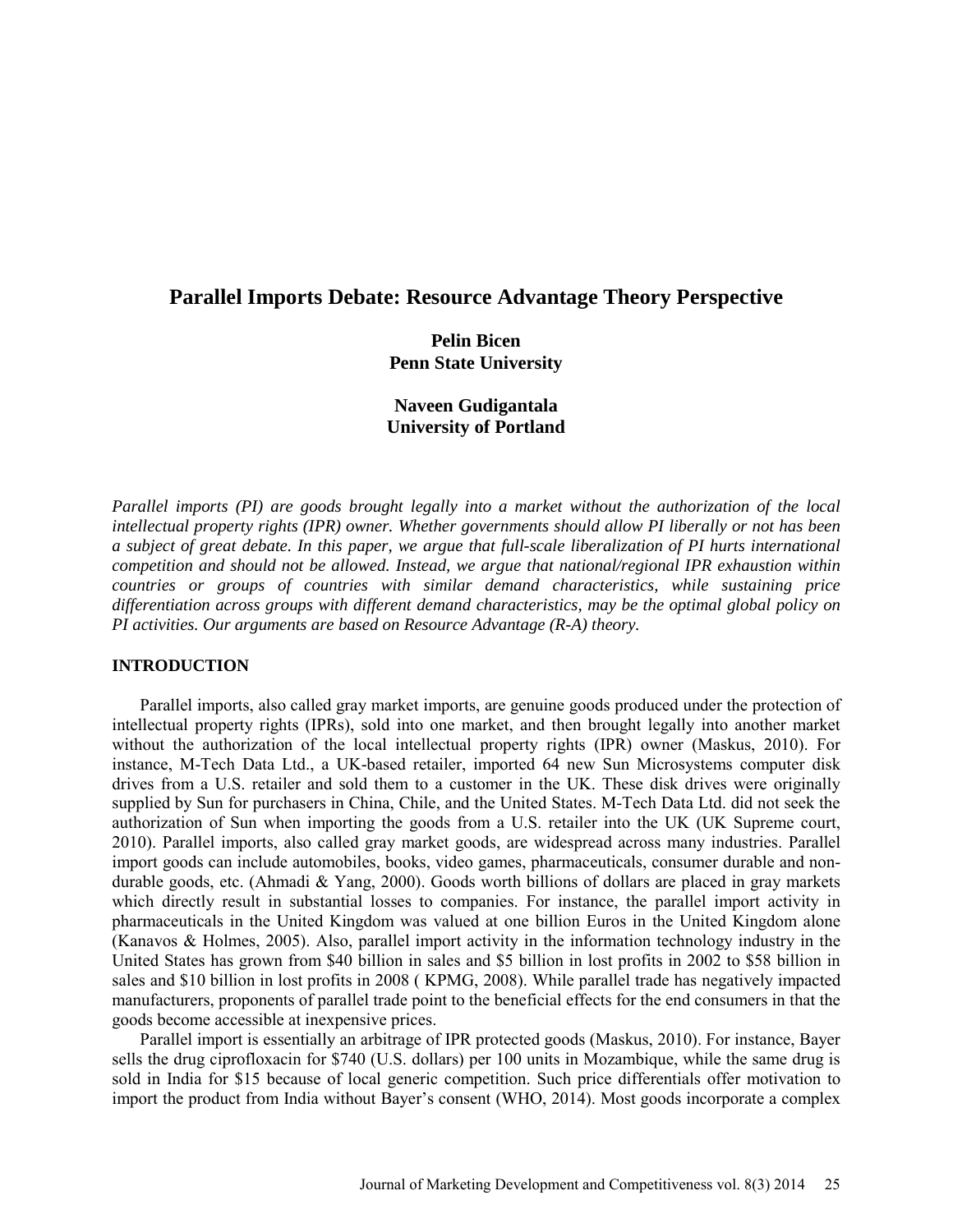mix of numerous IPRs such as copyrights, patents, and trademarks to support their global distribution. IPRs provide protection to their owners, encourage the creation and development of new technologies and products, enable IPR owners to monitor marketing activities, and enforce product quality (Maskus, 2010). For this reason, IPR owners are granted with exclusive production and distribution rights, which help them collect economic returns on their R&D investments. Therefore, IPR owners may find their profit diminished by the ability of parallel imports to interfere with price differentials, maintaining vertical control, and limiting licensing revenues (Maskus, 2000).

The most important limitation on the scope of IPR is the exhaustion doctrine, which states that at some point the IPR holder loses its exclusive distribution rights (Maskus, 2000). For example, in the United States and the European Union, first-sale doctrine indicates that distribution rights are exhausted upon the first sale anywhere in the U.S. (national exhaustion) and in the territory of the EU (regional exhaustion). Once IPRs are exhausted, it becomes legal for anyone to sell the goods purchased within the territory. However, both the U.S. and the EU prohibit imports of such goods from outside their territories. Though there are different practices when it comes to exhaustion doctrine, developing economies generally have a more open regime and, therefore, are more inclined toward allowing parallel imports (called PI hereafter) in all fields of IPR (e.g., copyrights, patents, trademarks) than are developed economies. This difference comes from the reasoning that competition from PI could force distributors to charge lower prices, and the resultant low prices benefit consumers of developing nations.

On the other hand, IPR owners have a strong incentive to sell their protected goods at different prices to different types of customers. Different markets represent different demand elasticity (changes in demand with respect to changes in many economic variables); and, given these differences in demand, firms prefer to differentiate their prices across different markets to increase their total return of investments. This environment creates opportunities for parallel importers to import from low-priced markets and sell in high-priced markets bypassing the authorized distribution channels as long as the costs of procuring and shipping (trade costs) do not exceed the price differentials between markets. Therefore, PI are essentially an arbitrage of IPR protected goods across markets regulated by different PI-related policies; and, they limit the scope for international price discrimination (Malueg & Schwartz, 1994). For example, pharmaceutical firms in developed economies that agreed to provide many essential drugs at low cost in Sub-Saharan African nations are concerned that these drugs might be sold into higher-price markets through parallel export channels in Korea, Japan, and other nations (Maskus, 2000).

PI affect firm profits in many ways. They not only limit the scope for international price differentials but also make the distribution of goods inefficient because the costly trade of managing both legitimate and illegitimate distribution channels replaces more cost-efficient local distribution dealing with just authorized supply chains (Maskus, 2010). Reduced profits eventually diminish firms' R&D incentives. Therefore, regulation of PI has become a critical issue in the global trading system.

Because PI activities are damaging to manufacturers and perceived to be beneficial to consumers, there is a great debate about allowing PI. Proponents of PI argue that liberalization of PI will integrate markets, strengthen competition, and reduce prices for consumers. They also argue that a ban against PI could confer considerably greater market power on IPR owners, supporting their higher monopolistic prices in particular markets (e.g., Abbott, 1998). On the other hand, some analysts advocate a global ban against PI by arguing that it is a natural extension of the rights of IPR owners to control international distribution. Simply, allowing PI creates many hurdles for IPR owners which affect their ability to set separate prices that capture the economic valuation of specific consumers (Barfield & Groombridge, 1998). For instance, profits from PI go to unauthorized distribution channel members. Authorized channel members suffer a reduction in sales and profits creating disruption in relations between IPR owners and their authorized suppliers. Further, when genuine products are sold at a steep discount in a market, the brand image suffers (Myers & Griffith, 1999). It is also argued that IPRs are forms of knowledge capital, and they have been the key determinant of long run growth in national economies (Nelson & Romer, 1996). Hence, protection of IPRs and enhanced economic performance are strongly interconnected (Bale, 1998; Barfield & Groombridge, 1998).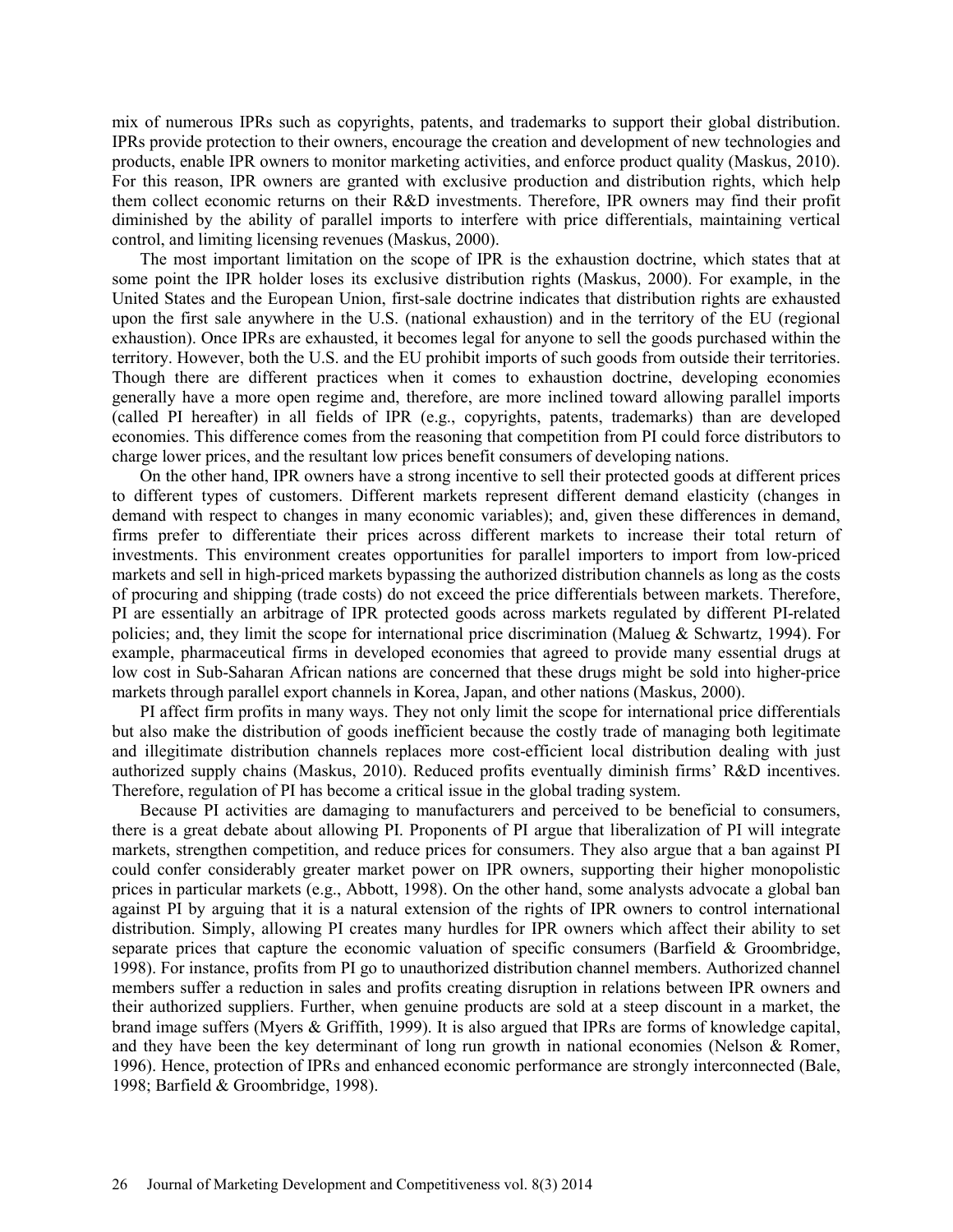The root of the debate, regarding a global ban versus full liberalization of PI, stems from the fundamental principle of the World Trade Organization (WTO), which is the prohibition of tariff and all other trade barriers to support the free movement of goods and services across and within the boundaries of member countries. Thus, restraints against PI constitute non-tariff barriers to international trade and are inconsistent with the fundamental principle of WTO (Abbott, 1998). Relatedly, advocates of PI support the idea that any vertical arrangements and market segmentation-based price differentiations to control PI have monopolistic purposes and artificially raise prices. The fundamental principle of WTO – free movement of goods and services – has this underlying belief that specialization and free trade will benefit all the trading partners in the long term. Therefore, any system that prevents PI does not comport with this belief. At the same time, the differences in perceived consumer interests make it difficult to achieve international agreements on exhaustion (Maskus, 2000). It almost proved impossible in WTO's trade negotiations to reach a global consensus on whether to ban or liberalize PI activities.

Our contribution through this paper is as follows. We show that, (1) assumptions behind the arguments made by both proponents and opponents of PI activity are inconsistent with the reality of international trade. Both sides assume that markets operate under the conditions of perfect competition. In reality, PI happen in markets with imperfect competition because imperfect competition is the result of firms maintaining pricing power and price differentiation schemes (Conley, 2008). Thereby, PI, in most conditions, are at odds with the WTO's free trade argument, (2) Based on the R-A theory of competition, we support the national/regional IPR exhaustion on PI. We argue that national/regional IPR exhaustion within countries or groups of countries with similar demand characteristics and low transport costs, while sustaining price differentiation across groups with different demand characteristics, may be the optimal global policy on PI activities. There are reasons to believe that price differentials, market segmentation, vertical price controls, and protecting IPRs to encourage firms' R&D investments in competitive markets can be beneficial overall. Further, we argue that full liberalization of PI harms the economic growth of nations, and is detrimental to global welfare in the long term. Therefore, our analysis is a departure from just the pro-parallel trade versus the anti-parallel trade debate and is rooted in sound theory.

The paper is organized as follows. We first briefly review the debate over PI by using two schools of thought in competition policies. Second, we provide an overview of the Resource-Advantage (R-A) theory. Third, based on R-A theory, we discuss why full liberalization of PI harms the economic growth of nations in the long term, and how regional IPR exhaustion can be an optimal global policy. Finally, we discuss the implications for public policy and conclude that regional IPR exhaustion regime may promote social welfare at a global scale.

#### **PARALLEL IMPORTS DEBATE**

In the broadest international legal terms, the debate over liberalization of PI at a global scale stems from the question of:

*"To what extent should the IPR holders within particular territories be entitled to restrict the importation of products into those territories on the basis of local IPR ownership when those products have been placed on the market outside the territory with their consent?"* (Abbott 1998, p. 607)

This question considers the global trade term - *exhaustion,* which is the territorial right of the IPR owners after the first sale of protected goods and services. The ability of IPR owners to exclude PI legally from a particular market depends on the importing nation's treatment of exhaustion of IPRs. There are two general territorial exhaustion regimes: (1) national/regional and (2) international. National/regional exhaustion regime awards the right to prevent PI, which means the IPR owners have the right to block the importation or sale of the protected product in domestic markets. However, they cannot prevent the subsequent resale of the product after the owner has exhausted the right of the first sale in domestic markets. On the other hand, according to the international exhaustion regime, the owner loses the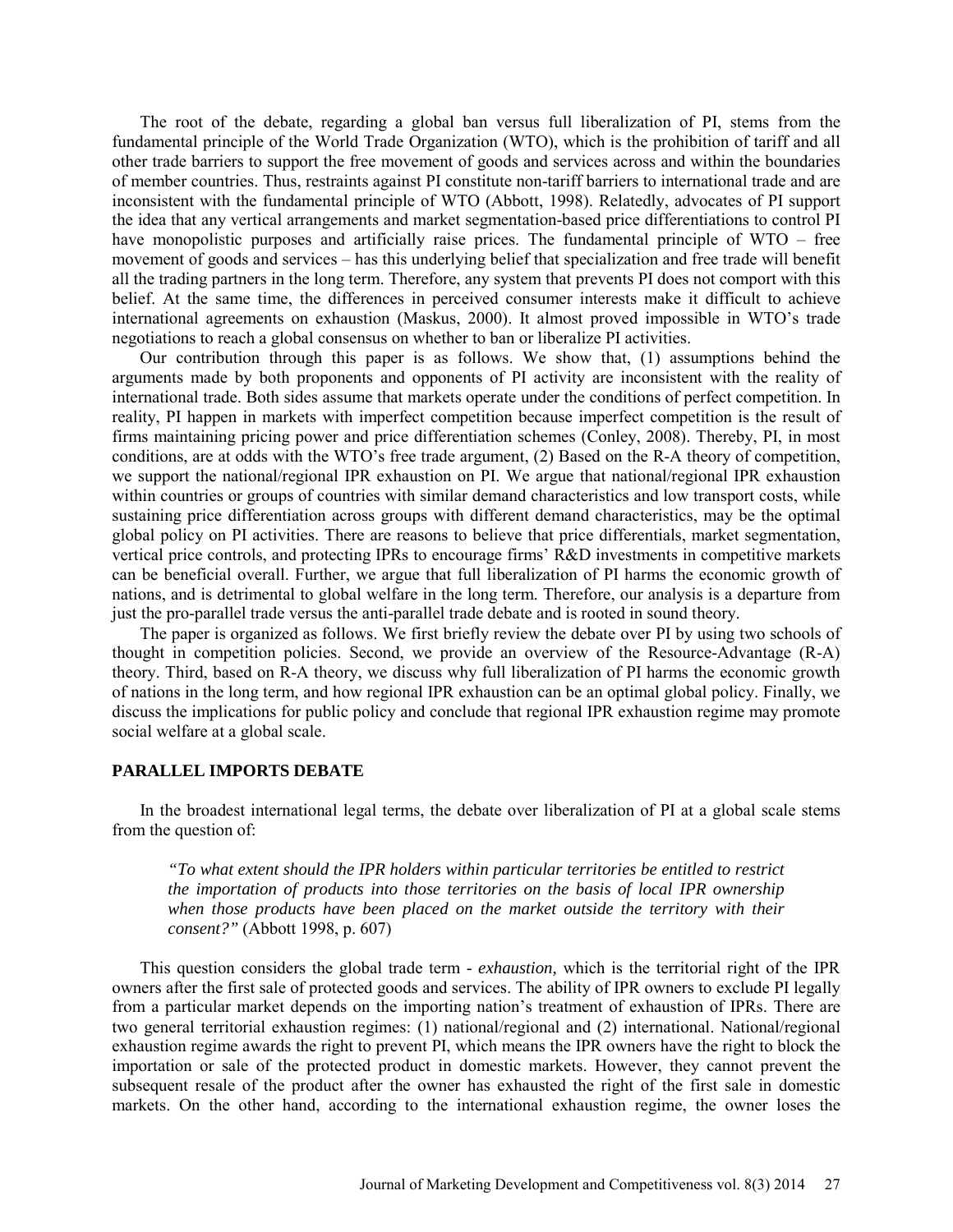exclusive privilege after the first sale of the product *anywhere* in the world, and PI become legal. In specific terms, there are two PI practices based on international exhaustion theory. Passive PI is when patented products are purchased in a foreign market and resold in the domestic markets. Active PI occurs when a foreign licensee exploits the patent then enters the domestic market in direct competition with the owner and other official domestic licensees (Fink, 2004). Both cases lead to intense intra-brand competition, which is the prime factor behind the heated debate around liberalization of PI around the globe. For a detailed discussion and examples on exhaustion policies, please see the following table.

**TABLE 1 PARALLEL TRADE POLICIES**

| <b>Parallel</b> | <b>Example</b>      | What is permitted by the                               | What is not permitted by the policy?                          |
|-----------------|---------------------|--------------------------------------------------------|---------------------------------------------------------------|
| <b>Trade</b>    | countries           | policy?                                                |                                                               |
| <b>Policy</b>   | implement           |                                                        |                                                               |
|                 | these<br>ing        |                                                        |                                                               |
|                 | policies            |                                                        |                                                               |
| <b>National</b> | United              | Distribution<br>rights<br>are                          | Countries that adopt this regime have the                     |
| exhaustion      | of<br><b>States</b> | exhausted upon first sale                              | right to prohibit imports of such goods from                  |
|                 | America,            | anywhere in the country.                               | outside of their territories.                                 |
|                 | Canada              | Once IPRs are exhausted, it                            |                                                               |
|                 |                     | becomes legal for anyone to                            | For example, if a company X has a patent in                   |
|                 |                     | sell the goods purchased                               | the U.S. and sells its product to a customer in               |
|                 |                     | within the country.                                    | China, X's rights outside of the U.S. are not                 |
|                 |                     |                                                        | exhausted. X can prohibit efforts by the                      |
|                 |                     | For example, if a company                              | Chinese buyer to import the same product in                   |
|                 |                     | X has a patent in the U.S.                             | the U.S.                                                      |
|                 |                     | and sells its product to a                             |                                                               |
|                 |                     | customer in the U.S., X's                              |                                                               |
|                 |                     | rights are exhausted within                            |                                                               |
|                 |                     | the U.S. The buyer can                                 |                                                               |
|                 |                     | resell the product anywhere                            |                                                               |
|                 |                     | within the U.S.                                        |                                                               |
| Regional        | European            | Distribution<br>rights<br>are                          | A region that adopts this regime has the right                |
| exhaustion      | Union               | exhausted upon first sale                              | to prohibit imports of such goods from<br>outside the region. |
|                 |                     | anywhere in the region.<br>Once IPRs are exhausted, it |                                                               |
|                 |                     | becomes legal for anyone to                            | For example, if a company X has a patent in a                 |
|                 |                     | sell the goods purchased                               | country in the European Union and sells its                   |
|                 |                     | within the region.                                     | product to a customer in China, X's rights                    |
|                 |                     |                                                        | outside of the E.U. are not exhausted. X can                  |
|                 |                     | For example, if a company                              | prohibit efforts by the Chinese buyer to                      |
|                 |                     | X has a patent in a country                            | import the same product in the E.U.                           |
|                 |                     | in the European Union, say                             |                                                               |
|                 |                     | Germany,<br>and sells its                              |                                                               |
|                 |                     | product to a customer in                               |                                                               |
|                 |                     | EU<br>another<br>member                                |                                                               |
|                 |                     | say Italy, X's<br>country,                             |                                                               |
|                 |                     | rights are exhausted within                            |                                                               |
|                 |                     | the E.U. The buyer in Italy                            |                                                               |
|                 |                     | resell<br>the<br>product<br>can                        |                                                               |
|                 |                     | anywhere within the E.U.                               |                                                               |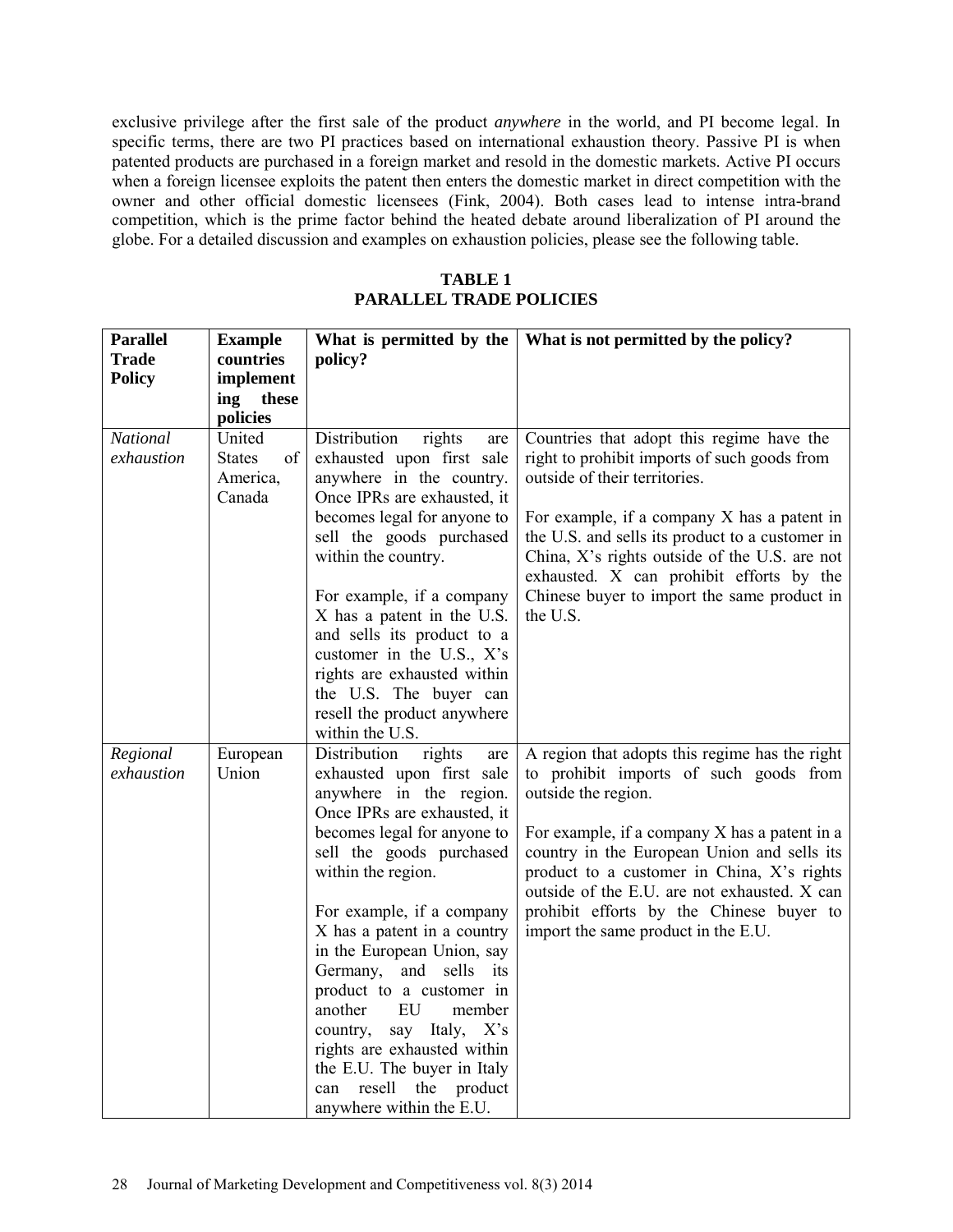| <i>Internationa</i> | Russia,     | <b>IPR</b><br>the<br>lose<br>owners |  |
|---------------------|-------------|-------------------------------------|--|
| l exhaustion        | China,      | exclusive privilege after the       |  |
|                     | South       | first sale of the product           |  |
|                     | Africa,     | <i>anywhere</i> in the world, and   |  |
|                     | India, and  | PI goods become legal.              |  |
|                     | most of the |                                     |  |
|                     | developing  | For example, if a company           |  |
|                     | countries   | X has a patent in the U.S.          |  |
|                     |             | and sells its product to a          |  |
|                     |             | customer in Japan, X's              |  |
|                     |             | rights are<br>exhausted             |  |
|                     |             | anywhere in the world. The          |  |
|                     |             | buyer in Japan can freely           |  |
|                     |             | resell the product anywhere         |  |
|                     |             | in the world.                       |  |

The existence of PI raises a number of interesting policy and strategic questions that have attracted the attention of economists and policy makers. The Trade Related Aspects of Intellectual Property Rights (TRIPS) agreement of the World Trade Organization (WTO) is the main focus of the extensive debate over the liberalization of PI. American negotiators in the Uruguay Round attempted to incorporate a global standard of national exhaustion into the agreement on TRIPS. However, it was not possible to reach such an agreement because of the divergent views on the net benefits of PI (Maskus, 2000). The well-known Article #6 states that

"[f]or the purposes of dispute settlement under [TRIPS], subject to the provisions of Articles 3 and 4 above, nothing in [TRIPS] shall be used to address the issue of the exhaustion of intellectual property rights."

The final status of the TRIPS agreement preserves the territorial prerogative to regulate PI, which means it implicitly leaves the decision on whether or not to recognize the international exhaustion of IPRs to each member state. This flexibility gained popularity especially in developing countries.

WTO is the only organization that handles the dispute settlement regarding international trade issues. Article #6 of the TRIPS agreement permits each country to establish its own rules on exhaustion, and its decision may not be challenged under the WTO dispute settlement. That means, the PI issue is unresolved and there is no organization that can provide a global policy for the regulation of PI. For example, the United States (U.S.) adopts a mixture of regimes. It pursues the national exhaustion policy for *copyrighted* and *patented* products, thereby, allowing the IPR holders to restrict PI from abroad. However, the U.S. adopts international exhaustion in *trademarked* goods and services and allows their PI. The European Union (EU) adopts regional exhaustion in all fields of intellectual property rights within its member countries. According to Article 30 of the Treaty of Rome, free circulation of products and services should take precedence over IPRs (Maskus, 2000). The basic motivation for adopting this regime by the EU is to encourage regional market integration (Li & Maskus, 2006). Finally, international exhaustion is a general policy in developing nations. However, some developed nations such as Japan, Australia, and New Zealand have recently decided to move toward a more liberal treatment of PI. In May 1998, the New Zealand government accepted international exhaustion regime for the PI of copyrighted goods due to the high prices of compact discs and books (Maskus, 2000). Although music companies recognized that this decision would significantly impair their market segmentation and pricing policies, the New Zealand government argued that acceptance of international exhaustion in copyrighted goods would reduce the prices of consumer goods without disrupting the creative process, and thereby, increase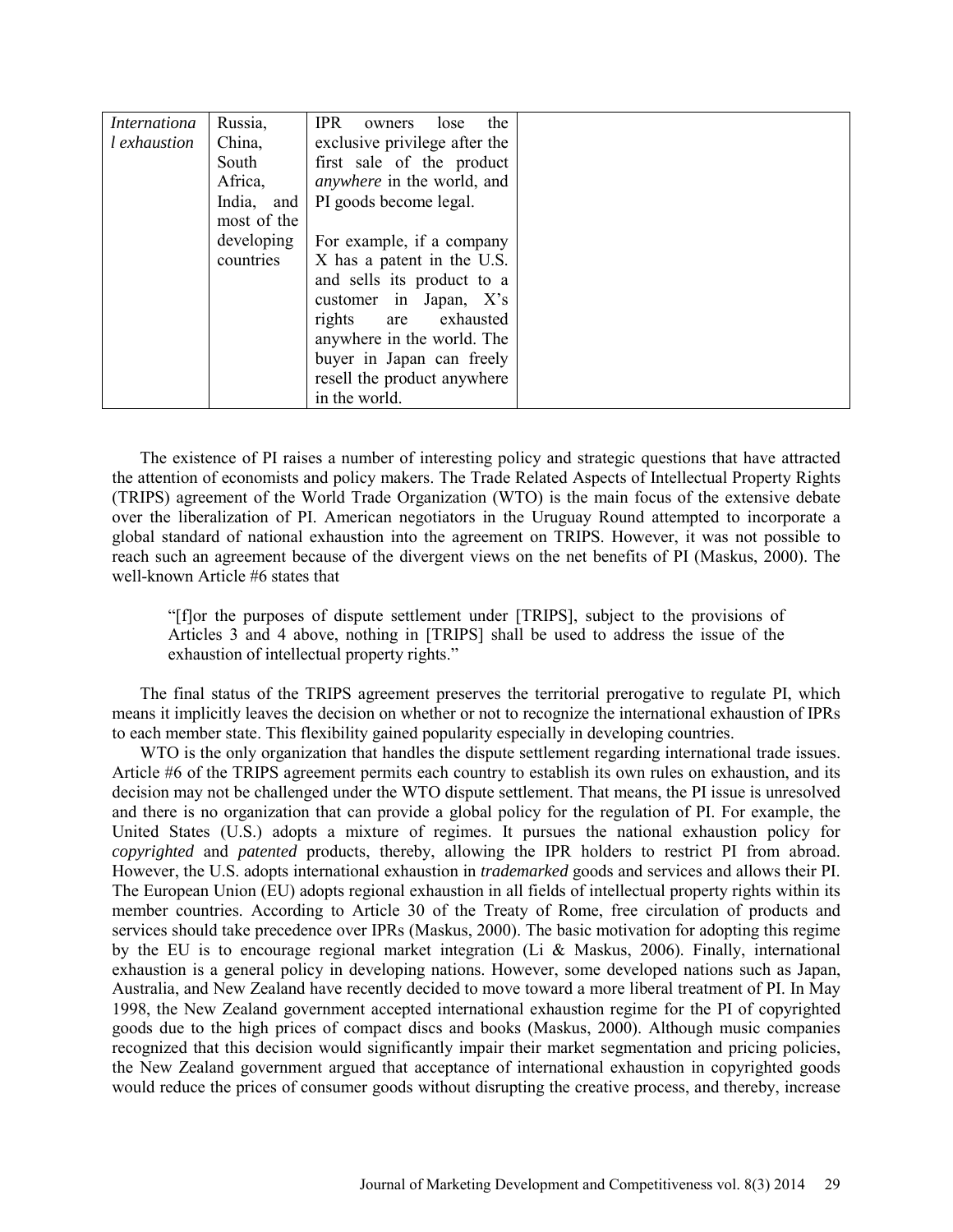the consumer welfare in the long-term. After this decision, New Zealand was included in the U.S. Special 301 watch list.

Recently, the Russian government announced that its ban on PI would be removed by 2020. They currently apply national exhaustion for trademark rights, and by 2020 they will be adopting the doctrine of international exhaustion. In this specific case, the Russian Federal Antimonopoly Service (FAS) insists that liberalization of PI will strengthen competition, while the ban is an abuse of the dominant position of the trademark owner. On the other hand, the Association of European Businesses (AEB) is trying to persuade the Russian government not to allow PI, arguing it will drive investors away from the local market in addition to increasing the flow of counterfeit products. Prior to the revision of Patent Law, China largely ignored the issue of PI. China's Trademark Law, Copyright Law, Anti-Unfair Competition Law, Foreign Trade Law, and Customs Law do not explicitly deal with PI. Only the revised Patent Law in 2009 has some policies on PI. The Chinese Patent Law follows the international exhaustion doctrine and permits PI (Si & Wang, 2011; Guizhen, 2011).

Since the issue is currently unresolved, it may be insightful to discuss the foundations on which both sides build their arguments. Proponents of PI reflect the monopoly school of economic thought (Barfield & Groombridge, 1998). This school of thought argues, briefly, that vertical restraints and any attempts to control supply chain through vertical arrangements are monopolistic moves intended to artificially segment the markets and raise consumer prices (e.g., abusive price discrimination). This school of thought argues that prevention of PI is a non-tariff barrier to global trade and that it is inconsistent with the fundamental principle of the WTO -- the integration of markets (Abbott, 1998). According to this view, the world should be treated as one uniform market, and the exercise of patent rights, market segmentation, and artificial price discrimination will lessen consumer welfare in the long term. By arguing for the liberalization of PI, proponents hope to prevent wealth transfer that results from a monopoly.

On the other hand, the efficiency school of thought believes that vertical arrangements reduce costs by increasing allocative efficiency (Bork, 1978; Tesler, 1960). Multinational firms expand their markets through establishing exclusive dealership rights in various territories. These rights assure that multinational firms monitor their marketing efforts and enforce product quality, which results in increased customer benefits and satisfaction (Maskus, 2000). Further, they believe that allowing vertical arrangements is an indispensable means of competing on the basis of regionally distinct marketing components, and, therefore, becomes a decisive factor in international competition. Briefly, full restriction against PI is a necessary complement to exclusive territorial rights (Chard & Mellor, 1989).

We argue here that in the long run, both *full liberalization of* and the *global ban on PI activities* harm international competition and lessen social welfare. Both the monopoly and the efficiency schools base their assumptions on perfect competition and support the neo-classical, equilibrium-based research tradition. We believe that both approaches to PI are misguided. Instead, we suggest that the debate over PI should move beyond the neo-classical, equilibrium-based research tradition. We suggest that the evolutionary, disequilibrium provoking, and process theory of competition provides a more useful theoretical basis for a meaningful debate. With this commentary in mind, we present a brief overview of a process-based theory of competition, Resource Advantage theory of competition, in the next section.

## **RESOURCE-ADVANTAGE THEORY OF COMPETITION**

At the heart of the discussion over restricting PI is one of the most debated questions in the field of business/economics:

*Why do firms replace market exchange, where the world is one uniform market and all consumers have access to the one uniform price, with a more complex form of market exchange processes such as vertical integration, contractual relationships, territoriality, segmented markets, and price differentiation?* (Barfield & Groombridge, 1998; Williamson, 1985).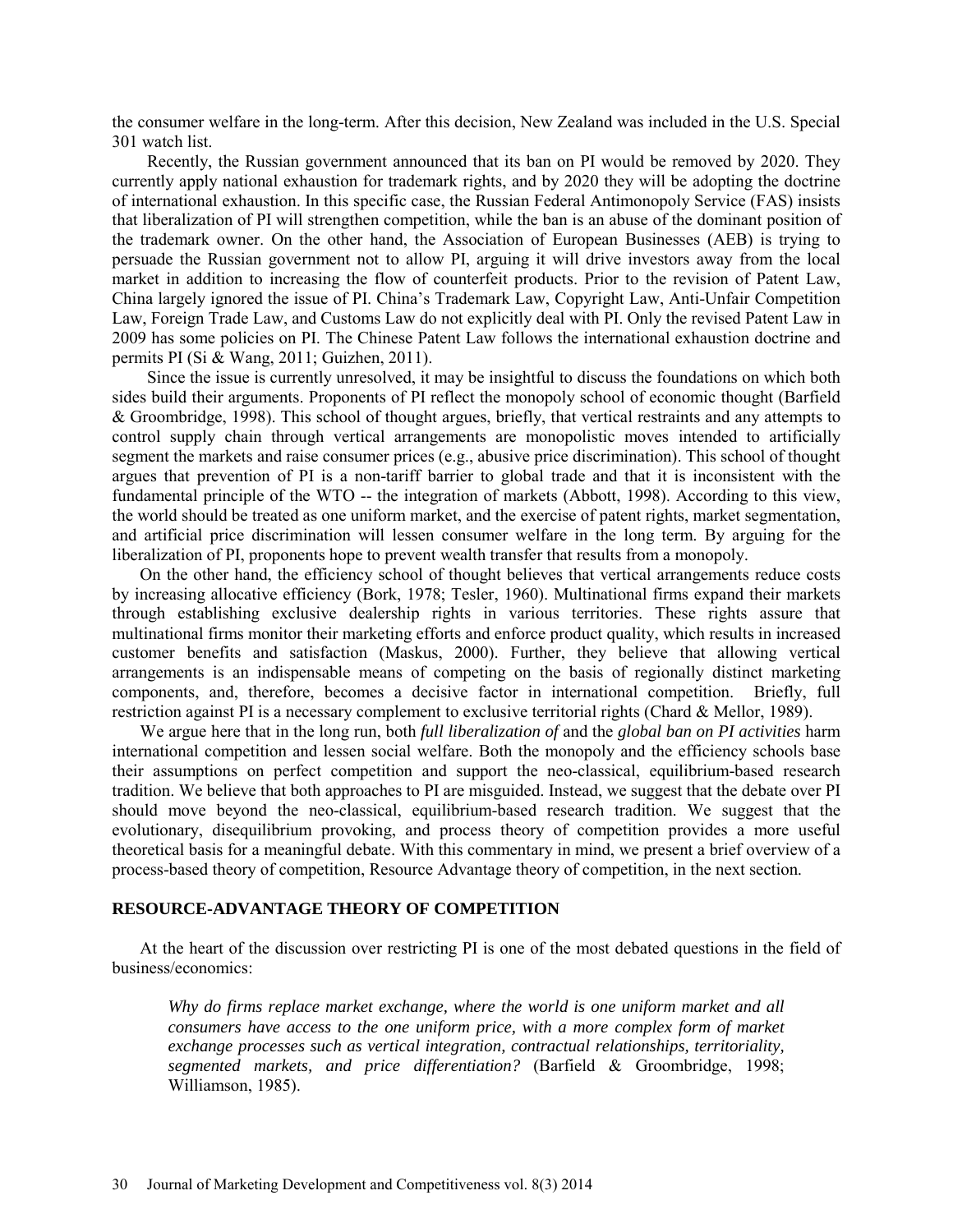Are vertical integration and market segmentation strategies pro-competitive or anticompetitive? Are they good or bad for society's welfare in the long-term? Answering these questions requires exploring the role of these strategies in market-based economies in which privately owned companies compete with each other. It also requires understanding how moderate restrictions on PI influence both society's welfare and how firms compete. Our foundation for exploring these questions is the Resource-Advantage theory (hereafter, R-A theory) of competition. This theory is being developed in economics (Hunt, 1997), general business (O'Keeffe, Mavondo, & Schroder, 1998), management (Hunt, 1995; Hunt & Lambe, 2000), and marketing (Hunt & Morgan, 1995, 1997; Hunt & Arnett, 2001, 2004). Figure 1 displays the dynamic nature of R-A competition; Figure 2 shows the competitive position matrix; and Table 2 provides the foundational propositions of R-A theory. Our overview of R-A theory will closely follow the theory's treatment in Hunt (2000).

## **The Pedigree and Structure of R-A Theory**

As an interdisciplinary theory of competition, R-A theory shares affinities with diverse theories, research programs, and traditions, such as evolutionary economics, Austrian economics, heterogeneous demand theory, differential advantage theory, resource-based theory, competence based theory, and socio-economics and institutional theory. Here, we briefly review the influence of each of these. *First*, R-A theory traces to evolutionary economics, which maintains that competition is a process that provokes disequilibrium (Dosi & Nelson, 1994). Competitive processes bring creative destruction and accelerate economic growth and productivity. Technological progress created by competition is what propels gains in real per capita income and long-term economic growth (Schumpeter, 1942). *Second*, Austrian economics views competition as a knowledge discovery process, which means that firms learn through competition as a result of feedback from their financial performance (Misses, 1920). *Third,* heterogeneous demand theory argues that demand in the overwhelming majority of industries is substantially heterogeneous and dynamic; therefore, consumers' tastes and preferences differ greatly within the same product category and are always changing (Alderson, 1965; Chamberlin, 1962). *Fourth,* differential advantage theory asserts that competition is dynamic and firms struggle with each other for competitive advantages. Firms can either have an efficiency advantage (reducing costs while providing equivalent benefits) or an effectiveness advantage (producing more benefits) or both (more efficiently producing more benefits) (Alderson, 1965; Clark, 1961; Porter, 1985). *Fifth,* resource-based theory views resources as tangible and intangible entities that enable firms to produce market offerings which have value for some market segment(s). Further, it asserts that successful firms that are able to sustain their performance have not only heterogeneous resources, but also resources that cannot be duplicated or imitated precisely by competitor firms (Barney, 1991; Prahalad & Hamel, 1990). *Sixth,* competence-based theory explains how firms develop strategies to effectively and efficiently deploy resources. This theory argues that competition is a continuous dynamic process with the goal of superior financial performance as the major driver of the dynamic nature of competition. Since all competing firms cannot be simultaneously superior in financial performance, competition among firms stimulates both proactive and reactive innovations (Day & Nedungandi, 1994; Prahalad & Hamel, 1990). *Finally*, institutional theory recognizes that societal institutions can be independent variables in the analyses of competition that can cause changes in economic outcomes (Etzioni, 1988; Uzzi, 1996). Thereby, they can influence the process of competition, productivity, and economic growth. Indeed, societal institutions are one of the main facilitators of competition induced economic growth.

R-A theory draws from and shares affinities with several research traditions and theories. However, it is not simply a composite of these theories; it draws only on those aspects of the research traditions that fit together. R-A theory views competition as a disequilibrium provoking, evolutionary, and never-ending process. It views (1) both innovation and organizational learning as natural outcomes of the process of competition, (2) firms and consumers as having costly and imperfect information, and (3) macroenvironmental factors (e.g., institutions, public policy, customers, suppliers, competitors) as affecting economic performance.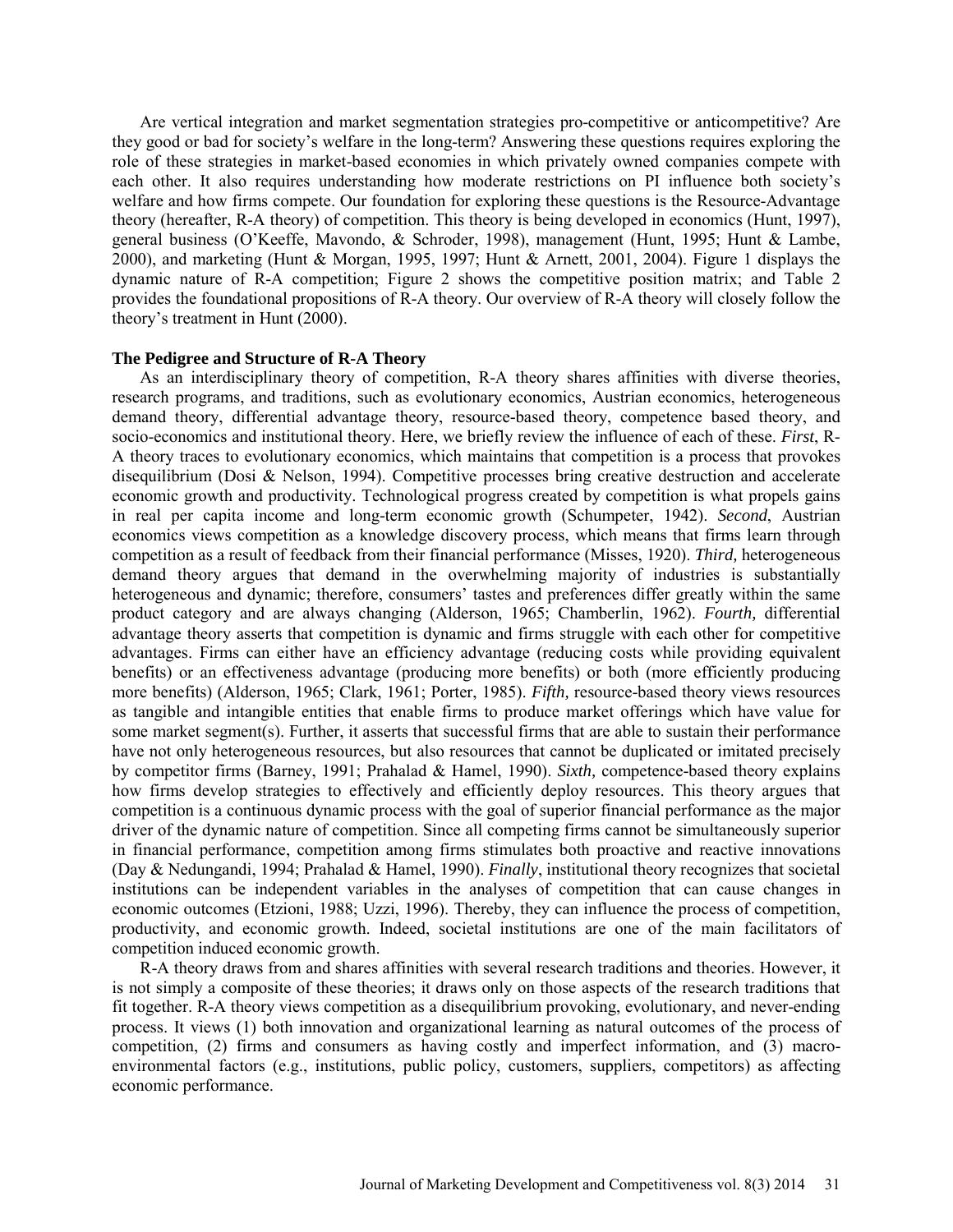In R-A theory, firms and their resources are the hereditary units of evolutionary selection, and it is the process of competition that selects firms and resources. R-A theory defines the process of competition as "the constant struggle among firms for comparative advantages in resources that will yield marketplace positions of competitive advantage for some market segment(s) and, thereby, superior financial performance" (Hunt, 2000, p. 135). As shown in Figure 1, R-A theory emphasizes the importance of comparative advantages/disadvantages in resources, and the respective marketplace positions of competitive advantages/disadvantages. R-A theory's treatment of resources will be one of the foundational arguments that we use to defend the regional exhaustion regime on PI in global markets. As shown in Figure 2, R-A theory emphasizes the importance of firms' market segments due to differences in consumers' tastes and preferences. Again, R-A theory's treatment of market segmentation and price differentials will be another core argument in defending why regional exhaustion regime on PI is procompetitive in global markets. In our argument, we will also use some of the foundational premises of R-A theory (Table 2).

|                                  | <b>Resource-Advantage theory</b>                   |  |  |  |
|----------------------------------|----------------------------------------------------|--|--|--|
| P1. Demand is                    | Heterogeneous across industries, heterogeneous     |  |  |  |
|                                  | within industries, and dynamic                     |  |  |  |
| P2. Consumer information is      | Imperfect and costly                               |  |  |  |
| P3: Human motivation is          | Constrained self-interest seeking                  |  |  |  |
| P4: The firm's objective is      | Superior financial performance                     |  |  |  |
| P5: The firm's information is    | Imperfect and costly                               |  |  |  |
| P6: The firm's resources are     | Financial, physical, legal, human, organizational, |  |  |  |
|                                  | informational, and relational.                     |  |  |  |
| P7: Resource characteristics are | Heterogeneous and imperfectly mobile               |  |  |  |
| P8: The role of management is    | recognize, understand,<br>To<br>select,<br>create, |  |  |  |
|                                  | implement, and modify strategies                   |  |  |  |
| P9: Competitive dynamics are     | Disequilibrium provoking<br>innovation<br>with     |  |  |  |
|                                  | endogenous.                                        |  |  |  |

## **TABLE 2 FOUNDATIONAL PROPOSITIONS OF RESOURCE-ADVANTAGE THEORY**

*Source*: Adapted from Hunt (2000).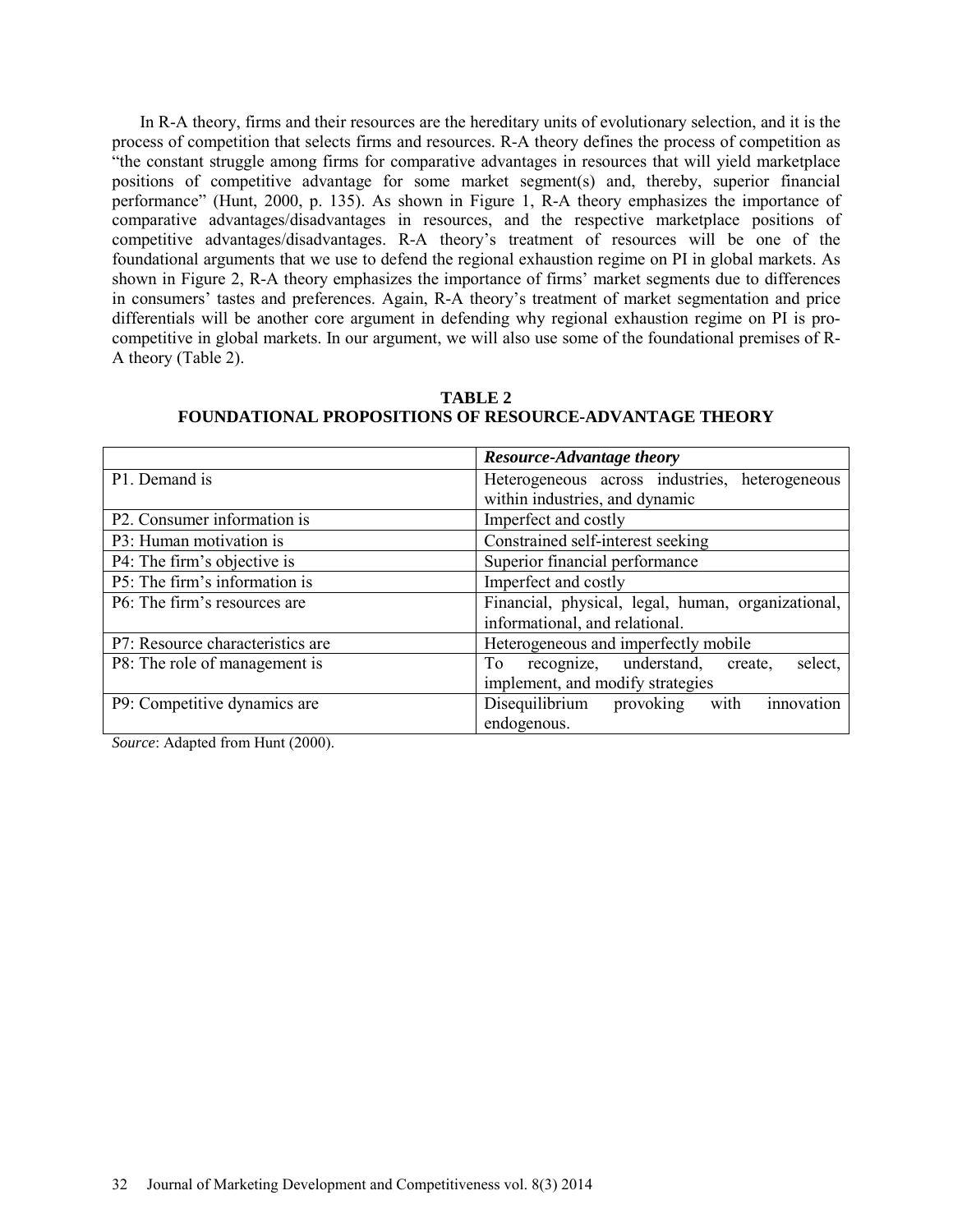## **FIGURE 1 A SCHEMATIC OF RESOURCE-ADVANTAGE THEORY OF COMPETITION**



Read: Competition is the disequilibrating, ongoing process that consists of the constant struggle among firms for a comparative advantage in resources that will yield a marketplace position of competitive advantage and, thereby, superior financial performance Firms learn through competition as a result of feedback from relative financial performanc and, thereby, superior financial performance in turn signals relative resources.

Source: Adapted from Hunt and Morgan (1997)



**FIGURE 2 COMPETITIVE POSITION MATRIX**

Read: The marketplace position of competitive advantage identified as Cell 3A in each segment results from the firm, relative to its competitors, having a resource assortment that enables it to produce an offering that (a) is perceived to be of superior value by consumers in that segment and (b) is produced at lower costs than those of rivals. \* Each competitive position matrix constitutes a different market segment (denoted as segment A, segment B, …). *Source*: Adapted from Hunt & Morgan (1997).

R-A theory views firms as combiners of heterogeneous and imperfectly mobile resources, under conditions of costly and imperfect information, with the primary objective of superior financial performance. Due to the heterogeneity and immobility of resources, R-A theory focuses on comparative advantages in resources among organizations. Some firms will have comparative advantages in resources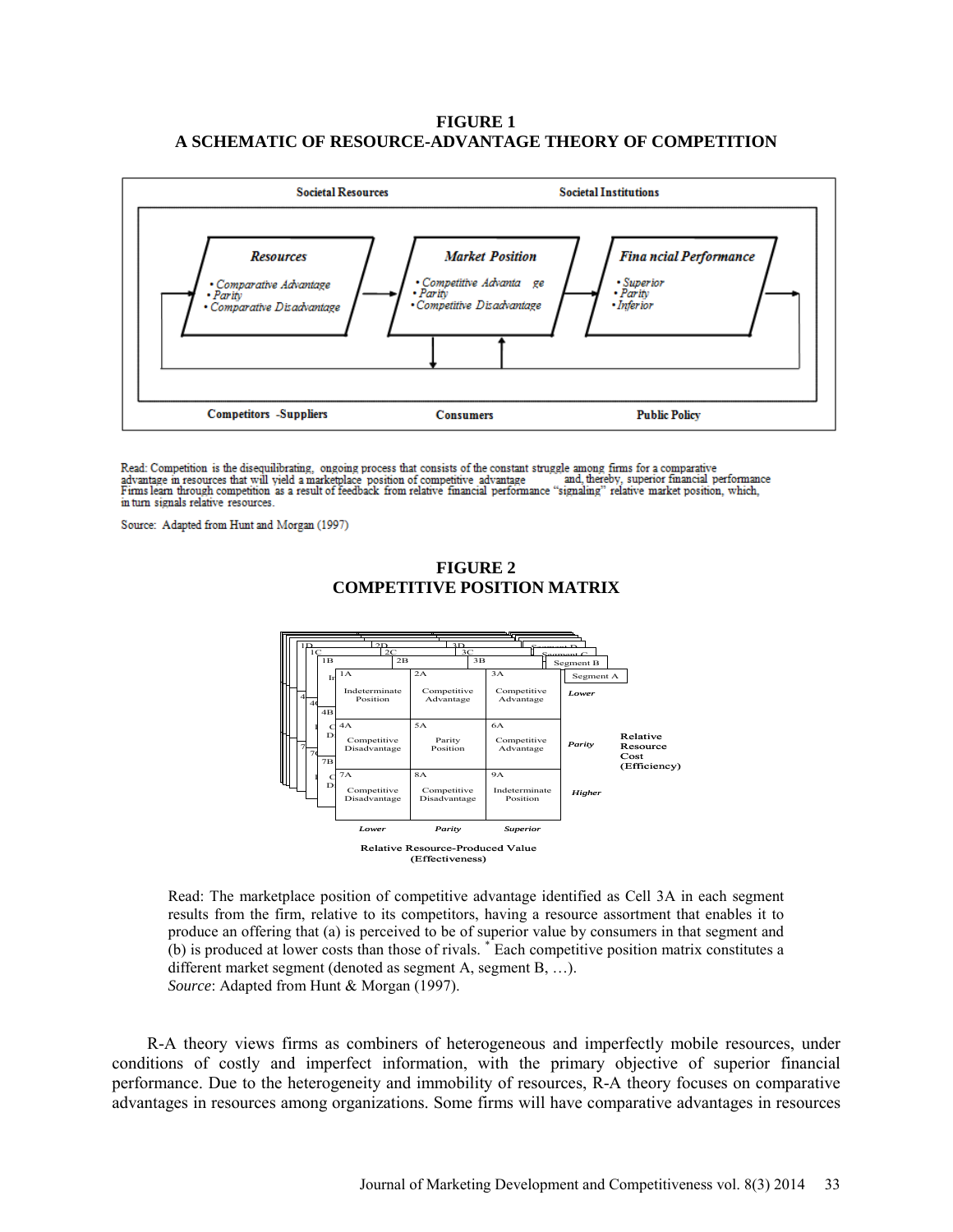that are available to them, which enable them to effectively and efficiently produce particular market offering(s) that have value for particular market segment(s). As shown in Figures 1 and 2, when firms have comparative advantages/disadvantages in resources, they can occupy marketplace positions of competitive advantage/disadvantage that will result in superior/inferior financial performance. Furthermore, the extent to which the process of competition fosters productivity and economic growth is significantly influenced by several environmental factors (e.g., societal resources, societal institutions, competitors and suppliers, consumers, and public policy decisions). Figure 2 displays nine possible competitive marketplace positions based on two dimensions and three levels for each dimension. Depending on the level of a firm's relative resource-produced value for some segments and its level of relative resource costs for producing such value, it will either occupy an advantageous, disadvantageous, or an indeterminate position, which would in turn affect its financial position (e.g., superior, inferior, parity). Specifically, a "marketplace positional advantage" means that a firm is occupying one of three cells (cell 2, 3, or 6). In the next section, we will explain how a process view of competition, the R-A theory, could provide a meaningful theoretical foundation for the active debate on PI.

## **THE PARALLEL IMPORT DEBATE AND RESOURCE-ADVANTAGE (R-A) THEORY**

We argue that regional exhaustion regime on unauthorized imports in the exercise of IPRs are, under most conditions, pro-competitive. R-A theory is the foundation for this view and provides supportive argument for this case in the following two sections: (1) price differentials and vertical price controls are pro-competitive and part of dynamic competition, and (2) IPRs represent a financial, informational, and legal resource; and they are the cornerstone of dynamic competition. Therefore, protecting them is essential in global competition and in building strong global economies.

#### **Market Segmentation and R-A Theory**

Proponents of the liberalization of parallel trade around the globe majorly subscribe to the monopoly school of thought and defend neo-classical, static equilibrium economics. They argue that IP owners use their rights to artificially segment the markets and charge different prices (Abbott, 1998; Chen, 2002). In this case, the practice of using price differentials is viewed as anti-competitive in that it permits firms to set prices according to each country's market power. This market power is sustained by restrictions against parallel trade, and such restrictions act as non-tariff barriers to trade in goods involved in PI. Supporters of this view believe that to the extent that market segmentation promotes collusive pricing behavior, restricting PI serves as a facilitating device for firms to charge differential prices (Maskus, 2000).

In neo-classical economics, all market offerings are treated as commodities and are "regarded for practical purposes as homogenous within [themselves]" (Robinson, 1933, p.17). It means that consumers' needs, wants, tastes, and preferences are assumed to be alike (homogenous). It also assumes that there is a single demand curve, a single supply curve, and common elasticity of demand (willingness to pay) for each commodity. Therefore, any activity (e.g., market segmentation) that treats consumers differently and fractures markets into artificial segments is detrimental to society and results in welfare losses (Stigler, 1982). Further, the monopolistic school of thought argues that consumers in high-price markets will benefit from PI because unauthorized distribution outlets would import the same goods being offered by the authorized distributors, creating intra-brand competition by lowering the prices. Eventually, the dynamics of this competition would threaten the distributors and motivate them to lower the overall prices (Barfield & Groombridge, 1998). In this case, parallel trade seems to be a competitive mechanism that would eliminate any price differentials and force firms to set uniform prices.

In contrast, other researchers argue that demand heterogeneity is a market reality, and price differentials in segmented markets happen according to demand elasticity (Alderson, 1965; Chamberlin, 1962; Hunt & Arnett, 2004; Smith, 1956). Smith (1956, p.6), in what is considered a seminal article in marketing, argued, "market segmentation may be regarded as a force in the market that will not be denied." As Sawhney (1998, p.54) points out "customers are becoming very sophisticated and are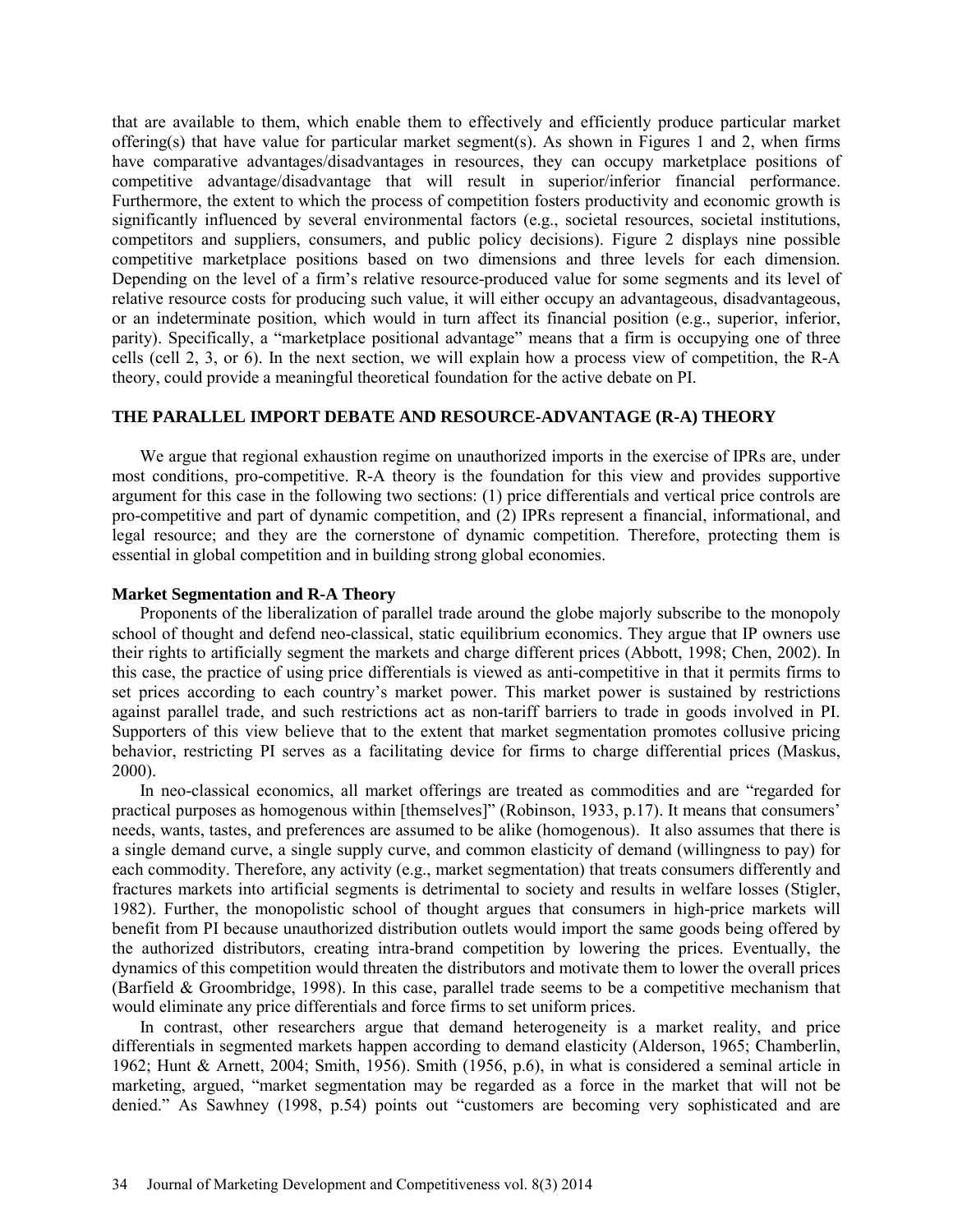demanding customized products and services to match individual preferences and tastes." There will always be customers who are willing to pay higher prices for higher quality products; and, there will always be customers who would prefer to save money by accepting less quality. From this perspective, firms using market segmentation and price differentiation strategies are not necessarily conducting abusive price discrimination. They are just following the nature of dynamic market structure.

In most of the circumstances, when firm profits are higher, they have a greater ability to engage in price differentiation across different international markets (Krugman, 1986). However, contrary to the monopolistic school of thought, profits are not the only component of economic well-being. The overall impacts on a society's welfare are typically more ambiguous (Maskus, 2010). As Maskus (2000) notes, economic theory has long noted that price discrimination can provide positive economic benefits to society. Under a regime of price differentials, in comparison to a regime of uniform pricing, social welfare increases. Specifically, firms can supply more consumers with lower valuations for a product while extracting additional surplus from consumers with higher valuations. In this way, companies open new markets in countries with low marginal valuation, and, in doing so, both consumer and producer surplus rise. Further, empirical evidence shows that in the presence of parallel trade, IPR owners may choose not to sell in lower valuation countries because local demand could be insufficient under uniform pricing (Malueg & Schwartz, 1994). Therefore, ignoring the fact that there are distinct groups of consumers whose demands for the product differ in price elasticity invites strategic failures.

In this sense, R-A theory of competition provides a theoretical foundation for market segmentation strategy, contributes to explaining why such a strategy is required for economic growth, and explains why full liberalization of PI is detrimental in this process. Proposition 1 (in Table 2) agrees that demand in the overwhelming majority of industries is substantially heterogeneous and characterized by differential consumer tastes, preferences, and use requirements (Hunt & Arnett, 2004). In order to satisfy those different needs, firms should provide customized market offerings to each segment. Therefore, they have to possess a bundle of unique resources to serve different markets. In this sense, as shown in Figure 1, R-A theory sees competition as a constant struggle among firms for comparative advantage in resources that will yield marketplace positions of competitive advantage for some *market segment(s)* and, thereby, superior financial performance. Briefly, R-A theory views market segmentation as a basic unit of competition. Figure 2 shows that there are two important factors that determine the competitive position of firms in different market segments: (1) consumer perceptions regarding the value of the market offerings relative to those of competitors, and (2) the relative cost of the resources that are required to produce the market offerings. Simply, R-A theory agrees that if a market is substantially heterogeneous, treating consumers' needs in that market uniformly will be detrimental to competition and social welfare. For example, in most cases, price differentiation allows firms to open new markets with low marginal valuation. In this way, consumers of poor countries are more likely to find the products in their markets than otherwise. This strategy would not be viable if the firms were forced to charge a uniform price. Thus, consistent with R-A theory, market segmentation and price differentiation may generate greater social welfare gains than are available under a uniform price – with the addition of more markets, consumer and producer surplus rise (Markus, 2010).

One of the central arguments of the monopolistic school of thought regarding restricting PI assumes that the world is one market, demand is uniform, and anything that differentiates markets results in discriminatory pricing and is anti-competitive. On the contrary, as a dynamic theory of competition, R-A theory argues that demand is substantially heterogeneous in many industries and treating demand as uniform (e.g., allowing PI) will harm not only the competition among firms, but also firms' motivation for creativity and innovation, which are the driving forces of strong global economies.

Although there have been few empirical studies which directly analyzed the welfare tradeoffs of restricting PI, one study from Schmalensee (1981) supported the hypothesis that price differentials can increase the total welfare if the total consumption of goods increases. Similarly, a study by Malueg and Schwartz (1994) provides empirical support for the impact of price differentials on global welfare. They present a model, which includes many countries, and compare the impact of two global pricing scenarios: (1) a uniform price across all the markets, and (2) a mixed regime with uniform prices in subsets of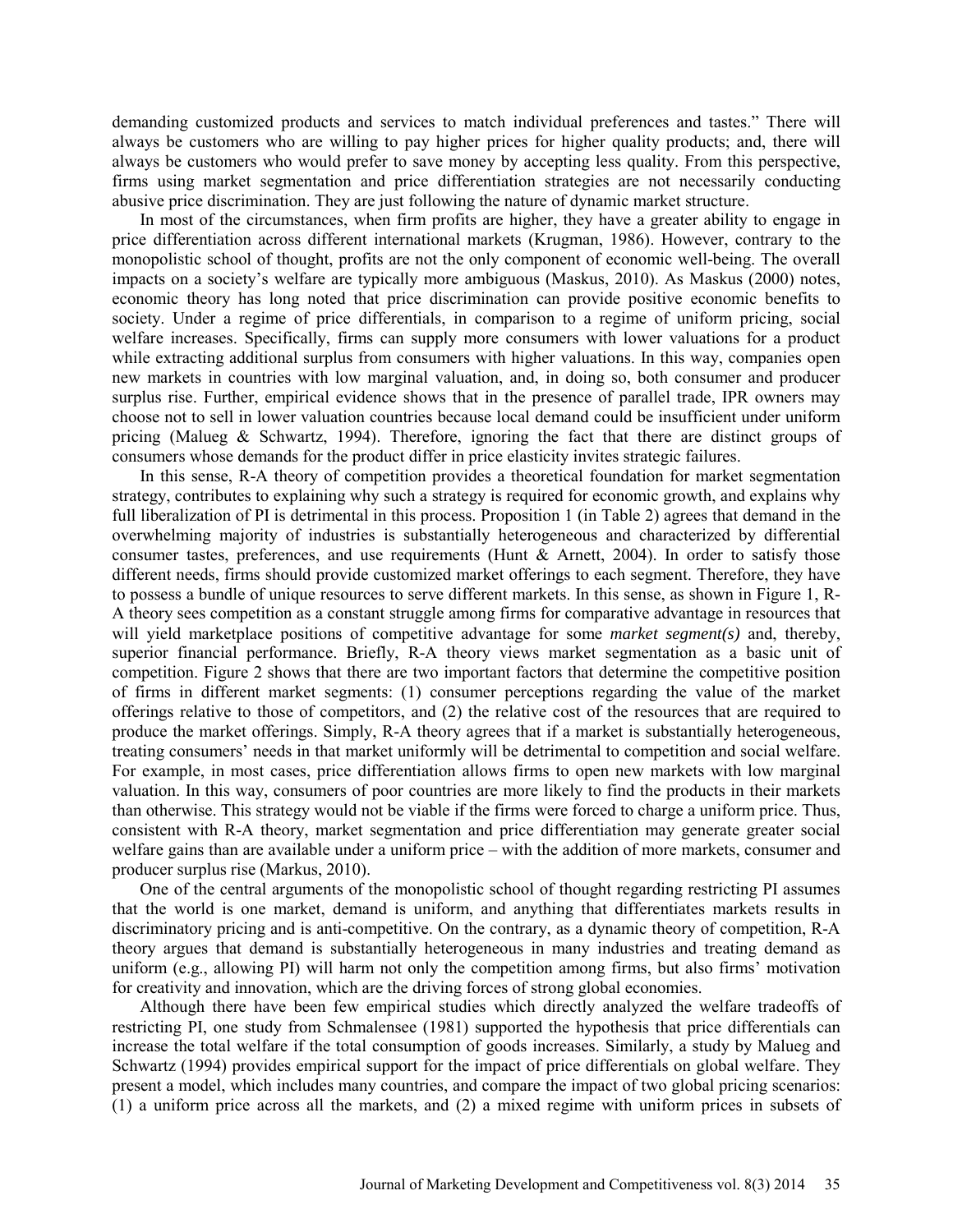similar markets and price differences among groups of markets. They find that a mixed regime with uniform prices within groups of markets and price differentiation across these groups offers the highest social welfare possibilities. They state that

"If parallel imports are prevented…firms could offer lower prices to lower income (more elastic) countries without fear of the products resurfacing in high markets. Absent such…segmentation, firms may well choose relatively high uniform prices, at which lowdemand countries are likely to go unserved." And, they conclude that (p.20) "…our analysis casts doubt on the view that world welfare would be enhanced by encouraging unrestricted parallel imports in order to prevent price discrimination."

Briefly, the small, least developed countries would almost certainly not be served by original manufacturers were there a globally uniform price. In this case, the main beneficiaries of uniform pricing would be the consumers in high-income countries.

R-A theory provides a theoretical foundation for the success of market segmentation and price differential strategy. Based on its proposition #1, R-A theory argues that parallel trade could be beneficial among countries with similar demand structures, but would be harmful across nations with different demand patterns. In this case, permitting parallel trade may raise welfare within regional trade agreements (e.g., EU, NAFTA, preferential trading arrangements- PTA) where the demand structure is similar and transportation costs are low.

#### **Intellectual Properties Are Resources**

One of the essential requirements for a theory of competition to explain and predict why IPRs are essential in global competition and social welfare is that the theory must be capable of providing reasoning for their unique, heterogeneous, and imperfect mobility resource nature. This is precisely what - - as an interdisciplinary, integrative theory of competition -- R-A theory does. Our reasoning follows.

Consistent with the resource-based view of the firm, R-A theory broadens the concept of resources. Resources are defined as tangible and intangible entities available to the firm that enable it to produce efficiently and/or effectively a market offering that has value for some market segment(s). As shown in Table 2, R-A theory categorizes resources as financial (e.g., cash reserves and access to financial markets), physical (e.g., plant, raw materials, and equipment), legal (e.g., trademarks and licenses), human (e.g., the skills and knowledge of individual employees), organizational (e.g., controls, routines, cultures, and competences), informational (e.g., knowledge about market segments, competitors, and technology), and relational (e.g., relationships with competitors, suppliers, and customers). Under R-A theory, IPRs are resources *only if* they contribute to the firm's ability to produce a market offering of value for some market segment(s). That is, IPRs must be *perceived* as "value add" to the market offering by the market segment(s). As to the R-A theory's resource categories, IPRs may be considered as financial, informational, and legal resources.

*First*, IPRs are financial resources because they provide firms with rights to prevent imitation of their innovations for a limited period of time. Rights conferred give the IPR owners the exclusive right to make, use, and sell the protected invention including the exclusive right to import the invention, which help firms garner economic returns on their R&D investments. By its very nature, PI interferes with IPR owners' rights for discriminatory price setting and limits their licensing revenues. Today, global trade growth is increasingly driven by innovation in industries substantially dependent on IPRs for their financial performance and growth. The pharmaceutical industry is one of them. Developing new drugs involves substantial investments in R&D and accounts for approximately 30 percent of total costs for U.S. pharmaceutical firms (Danzon, 1997). PI eliminates price differences, and therefore, would cause prices to converge in the long term. Converging prices leads to marginal cost pricing, which is the price equal to, or in some cases below the marginal cost of production. If prices were set equal to marginal cost to give patients access to existing drugs at a reasonable cost, pharmaceutical firms would not be able to recoup their investments and the incentives for R&D would disappear. In the long run, with marginal cost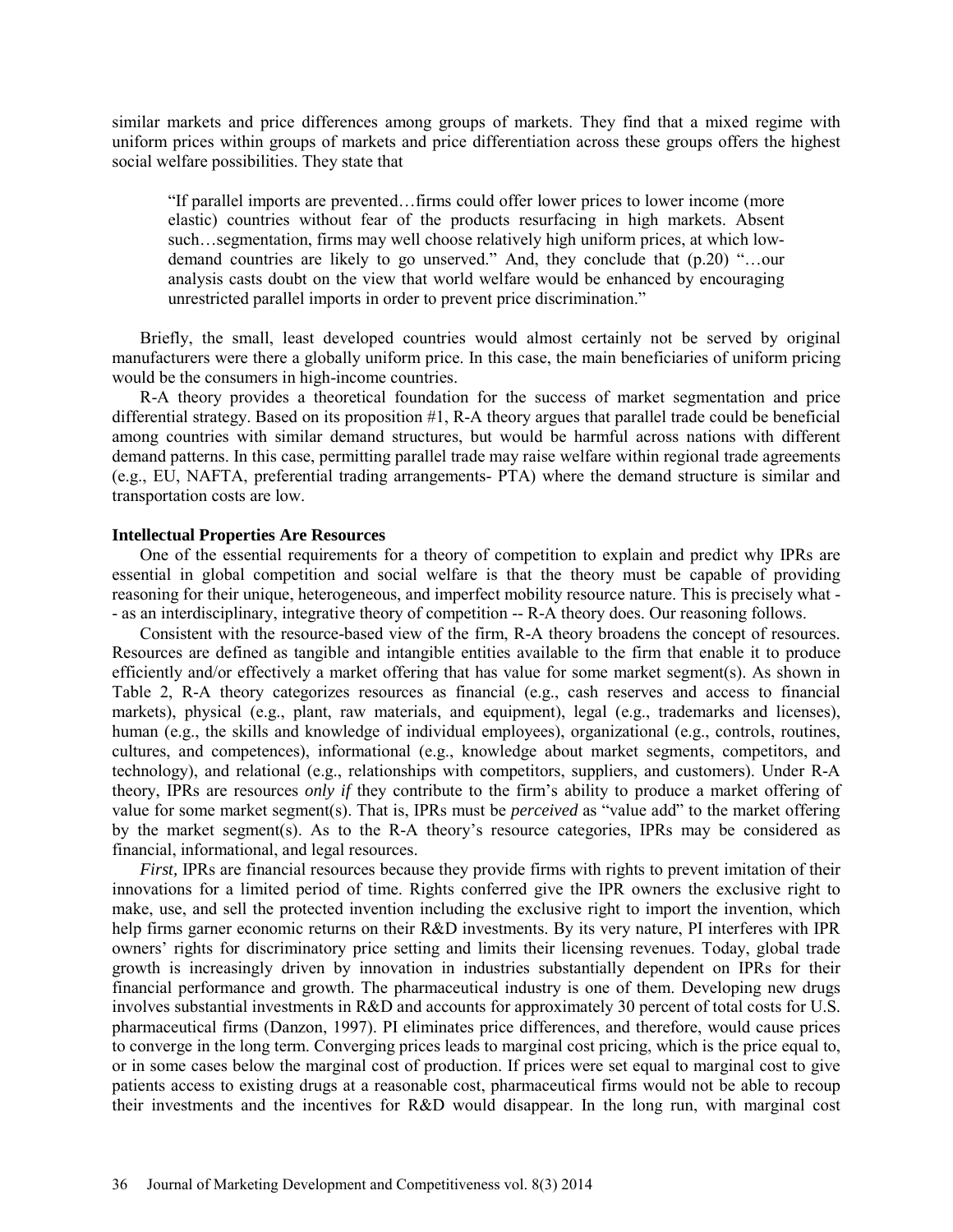pricing, too little investment in R&D results in too few drugs being developed. To correct this market imperfection, IPRs exist to allow companies to exercise some market power in order to recover their R&D investments (Maskus, 2000). IPRs, as financial resources, motivate firms to create new products and business models that change their competitive position in global competition.

*Second,* IPRs are informational resources because, according to the R-A theory of competition, consumers have imperfect information and searching for information is costly (Proposition 2 in Table 2). Therefore, consumers generally use trademarks and copyrights as heuristics of product/service quality (Erdem & Swait, 1998). That is, trademarks and copyrights are valuable sources of information to consumers. PI goods are identical to legitimate products except that they may be packaged differently and may not carry the original manufacturer's warranty and after-sale rights; therefore, they are highly likely to create dilution among existing and potential customers. Authorized distributors have the incentive to advertise and promote the new products. They incur costs of building territorial markets through pre- and post-sale marketing activities. These costs are generally likely to be quite significant (Rapp & Rozek, 1992). On the other hand, parallel importers - unauthorized distributors - simply buy the goods abroad without incurring similar marketing costs (e.g., free riding). Since the parallel import goods are meant for other markets, consumers in the imported market will be exposed to the same legitimate brand with two different presentations and will more likely question the equivalence and quality of these new products.

*Finally.* IPRs are legal resources because intellectual property laws prevent rival firms from imitating and infringing on IPR holders' knowledge capital (Grossman & Helpman, 1990), and stealing the value of their investment in developing their brands' equity (Hunt, 2006). For example, the WTO agreement on TRIPS represents a culmination of multilateral activity leading to global strengthening of national laws and regulations providing firms with rights to prevent copying and infringing of their innovations for a limited time period (Bale, 1998).

In summary, R-A theory argues that full-liberalization of PI will be detrimental to global competition and social welfare in the long term. The theory's fundamental premises view intra-industry demand as substantially heterogeneous and market segmentation as a basic unit of competition. By means of its treatment of resources, the theory also views IPRs as legal, informational, and financial resources that will yield marketplace positions of competitive advantage for some market segment(s) and, thereby, superior financial performance. Please find the summary of our discussion in the following table. Our contributions are related to the content in columns 4 and 5.

| <b>Parallel</b><br><b>Trade</b><br><b>Policy</b> | <b>Monopoly</b><br>school of<br>thought<br>perspective -<br>pro-parallel<br>trade | <b>Efficiency school of</b><br>thought perspective<br>- anti-parallel trade - adopted | <b>R-A theory</b><br>perspective<br>by this<br>paper |     | <b>Reasoning based on R-A theory</b>                                                                                                                                                            |
|--------------------------------------------------|-----------------------------------------------------------------------------------|---------------------------------------------------------------------------------------|------------------------------------------------------|-----|-------------------------------------------------------------------------------------------------------------------------------------------------------------------------------------------------|
| National<br>exhaustion                           | Argue against<br>national<br>exhaustion                                           | Argue for national<br>exhaustion                                                      | Argue for<br>national<br>exhaustion                  | (1) | Demand heterogeneity is a market<br>reality and price differentials in<br>segmented markets happen according<br>to demand elasticity. Each<br>nation/region should be treated as<br>one market. |
|                                                  |                                                                                   |                                                                                       |                                                      | (2) | IPRs as legal, informational, and<br>financial resources will yield<br>marketplace positions of competitive<br>advantage for firms. Protecting them                                             |

**TABLE 3 PARALLEL TRADE POLICIES AND COMPETITIVE ADVANTAGE THEORIES**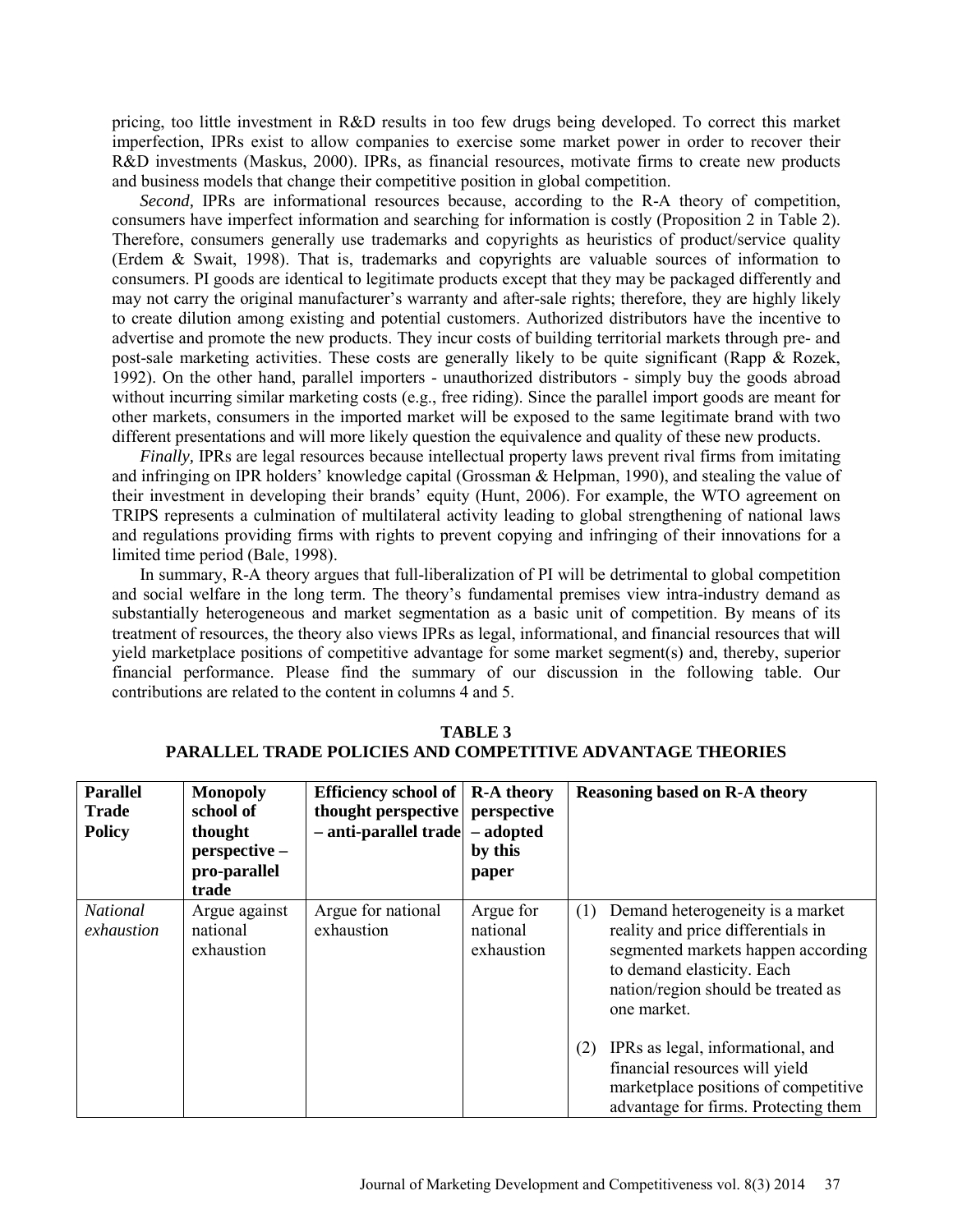|                                    |                                                                                           |                                                                               |                                                 | from parallel imports in the global<br>markets will provide firms with<br>superior financial performance,<br>which will eventually increase their<br>R&D investments.                                                                                                                                                                 |
|------------------------------------|-------------------------------------------------------------------------------------------|-------------------------------------------------------------------------------|-------------------------------------------------|---------------------------------------------------------------------------------------------------------------------------------------------------------------------------------------------------------------------------------------------------------------------------------------------------------------------------------------|
| Regional<br>exhaustion             | Argue against<br>regional<br>exhaustion                                                   | Argue against<br>regional exhaustion<br>based on low<br>transaction cost      | Argue for<br>regional<br>exhaustion             | (1) Demand heterogeneity is a market<br>reality and price differentials in<br>segmented markets happen according<br>to demand elasticity. Each country or<br>region with a similar economic<br>structure among member countries<br>should be treated as one market.                                                                   |
|                                    |                                                                                           |                                                                               |                                                 | (2) IPRs as legal, informational, and<br>financial resources will yield<br>marketplace positions of competitive<br>advantage for firms and, thereby,<br>superior financial performance in<br>global markets.                                                                                                                          |
|                                    |                                                                                           |                                                                               |                                                 | Regional exhaustion, if implemented well<br>by institutions, is useful for global welfare<br>in the long term.                                                                                                                                                                                                                        |
| <b>International</b><br>exhaustion | Argue for<br>international<br>exhaustion for<br>global<br>liberalization<br>of the trade. | Argue against<br>international<br>exhaustion based on<br>low transaction cost | Argue<br>against<br>international<br>exhaustion | (1) If markets are treated uniformly,<br>assuming they have a single demand<br>curve, this move will reduce the<br>consumer welfare in the long term<br>because consumers' tastes and<br>preferences are heterogeneous.                                                                                                               |
|                                    |                                                                                           |                                                                               |                                                 | (2) IPRs as legal, informational, and<br>financial resources will yield<br>marketplace positions of competitive<br>advantage for firms. Protecting them<br>from parallel imports in the global<br>markets will provide IPR owners with<br>superior financial performance, which<br>will eventually increase their R&D<br>investments. |
|                                    |                                                                                           |                                                                               |                                                 | Protection of IPRs in global markets is<br>essential today for invention, innovation,<br>and for the healthy expansion of the<br>global economic system.                                                                                                                                                                              |

# **CONCLUDING REMARKS**

Parallel imports (PI) command different views on both sides of the global policy debate. Advocates of liberalization of PI point to the monopolistic structure of market segmentation strategy, vertical price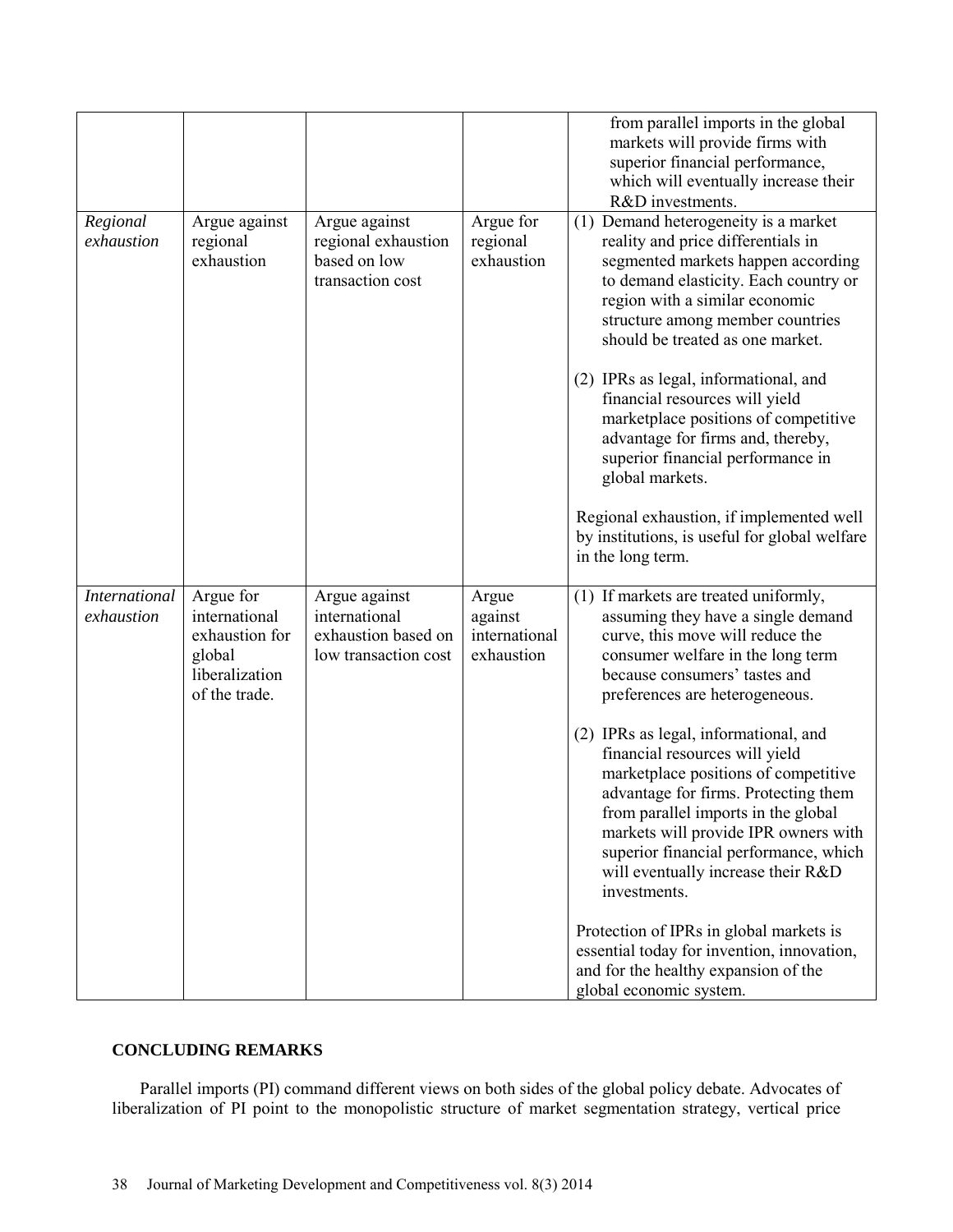controls, and price differentials among markets. They argue that territoriality and vertical price integration to control PI have monopolistic purposes; and, these controls are often viewed as anticompetitive in that they allow IPR owners to set prices according to their market power in each territory. Therefore, proponents see PI as an effective device for disciplining potential collusive practices among IPR owners. They believe that restricting PI will artificially segment the markets, raise the prices, and harm the consumer welfare in the long run. Therefore, they argue for the regime of international exhaustion as an effective competition policy. However, evidence shows that international exhaustion regime will have a significant negative impact on firms' R&D initiatives at a global scale (Danzon, 1997).

On the other hand, enthusiasts who support IPRs view restrictions against PI to be natural extensions of the rights to protect companies' R&D incentives. They also strongly argue that protecting IPRs has a positive social welfare effect in the long run. In this view, parallel trade is considered a competitive mechanism that could drive retail prices to converge. This convergence increases the prices in low-price regions, harming low-price consumers, and decreases the prices in high-price regions, benefitting highprice consumers. Besides, parallel trade wastes resources through transportation of goods and free-riding of marketing expenses.

Using R-A theory as a foundation for understanding dynamic market systems, this paper has explored the benefits that contribute greatly to global economic systems and social welfare when PI activities are permitted on a national/regional basis. R-A theory stresses the importance of market segments, which are defined as groups of consumers whose demand characteristics (e.g., tastes and preferences) with regard to output are relatively homogenous. With its focus on market segments as basic units of competition, R-A theory emphasizes firms' superior financial performance results from developing market offerings that match the needs of a specific market segment, and therefore, occupy a market place position of competitive advantage. With that in mind, this paper argues that it could be globally optimal to encourage national/regional IPR exhaustion where countries or groups of countries have similar demand characteristics and transportation cost is low among countries in that region. It also argues that price differentials should be sustained among countries where demand structure is different and procuring and shipping costs are high.

R-A theory also emphasizes the intangible and higher order resource nature of intellectual property rights. Therefore, protection of IPRs is essential today for invention, innovation, and the healthy expansion of the global economic system.

The inconclusive nature of initial TRIPS negotiations through Article 6 does not conclude the debate regarding the international exhaustion doctrine of PI. There is no reconciliation on the matter, and in most cases it is at the *status quo ante* with each country or region selecting its own policy. As a result, each member country to the agreement is free to decide how they deal with the exhaustion of IPRs by their own national laws. This passive approach to exhaustion is preferred to an affirmative policy of requiring exhaustion as a matter of international law. However, based on the arguments that we raised in this paper, we believe that the *status quo* is unsustainable for an indefinite period of time. Some attempt at policy harmonization in markets with similar demand characteristics may be the optimal global policy. Therefore, based on R-A theory, we argue that liberalization of PI only among countries of similar economic development with low transportation costs, and controlling PI between heavily and less regulated markets may increase the social welfare at a global scale.

Vigorous competition requires institutions, laws, and regulations that promote the linkage between innovation and rewards. Vigorous competition also requires governments to provide IPR owners the right to control PI activities on a regional basis. Global and national policies regulating PI require ample thought and careful implementation (Maskus, 2010). These policies should be flexible enough that if there are any collusive pricing practices, governments should have the ability to apply their competition laws to curb such international trade practices. Full-scale liberalization of PI at a global scale to prevent collusive business practices is nothing but sawing off the branch we are sitting on.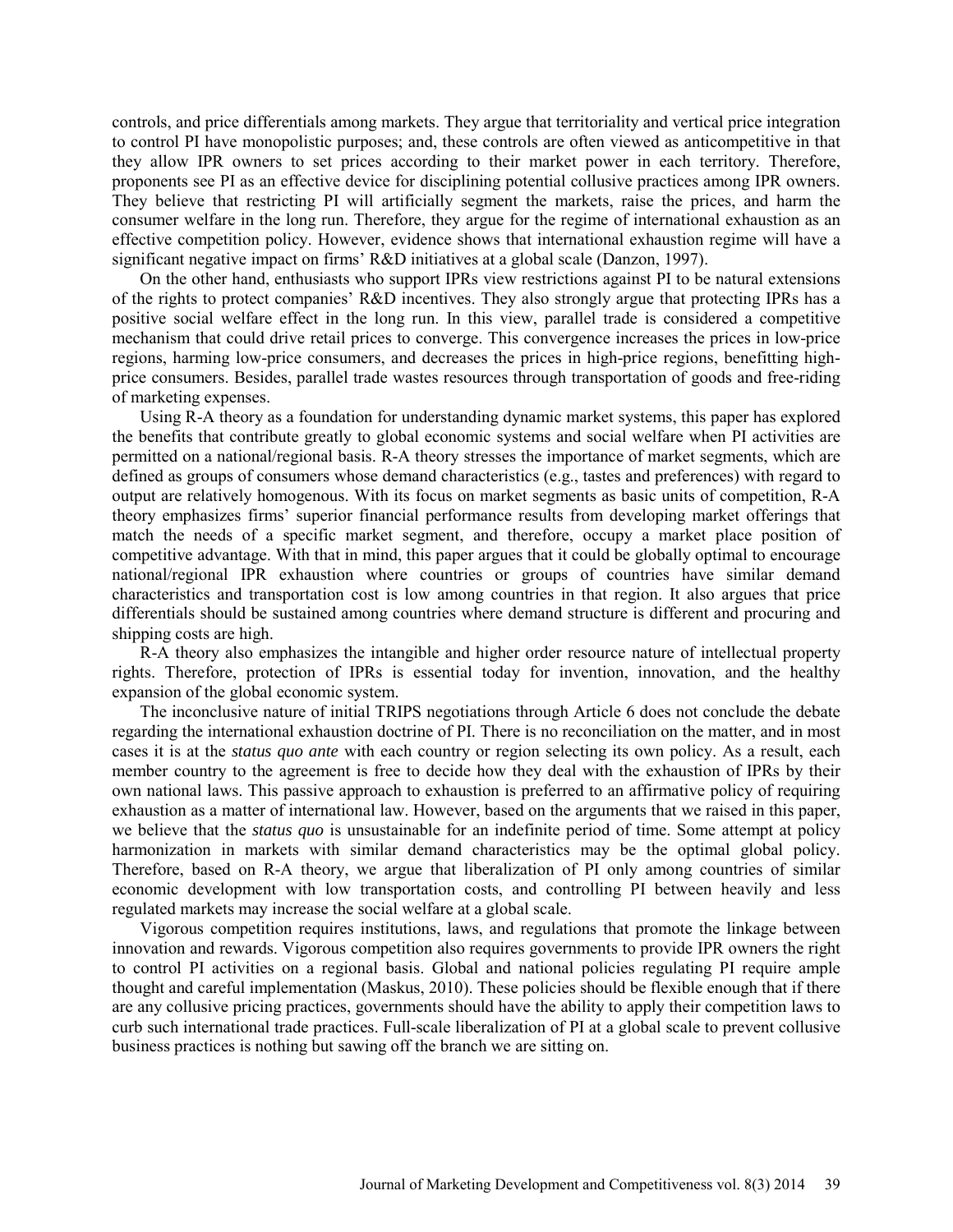## **REFERENCES**

- Abbott, F. (1998). First report (final) to the committee on international trade law of the international law association on the subject of parallel importation. *Journal of International Economic Law*, *1*, 607- 636.
- AGMA (2008). KPMG/AGMA Survey Projects Global Gray Market of \$58 Billion for Information Technology Manufacturers, *The Alliance for Gray Market and Counterfeit Abatement*. Retrieved from http://www.agmaglobal.org/
- press\_events/12-11-08%20KPMG%202nd%20release%20for%20WP.pdf (June 9, 2014).
- Ahmadi, R. & Yang, B.R. (2000). Parallel Imports: Challenges from Unauthorized Distribution Channels. *Marketing Science*, *19*(3), 279-294.
- Alderson, W. (1965). *Marketing behavior and executive action.* Homewood, IL: Richard D Irwin.
- Bale, H.E. (1998). The conflicts between parallel trade and product access and innovation: The case of pharmaceuticals. *Journal of International Economic Law*, *1*, 637-653.
- Barfield, C.E. & Groombridge, M.A. (1998). The economic case for copyright owner control over parallel imports. *The Journal of World Intellectual Property*, *1*, 903-939.
- Barney, J.B. (1991). Firm resources and sustained competitive advantage. *Journal of Management, 17*, 99-120.
- Bork, R.H. (1978). *The Anti-trust Paradox.* New York: Basic Books.
- Chamberlin, E. (1962). *The theory of monopolistic competition.* Cambridge, MA: Harvard University Press.
- Chen, Hsiu-Li (2002). Gray marketing and unfair competition. *Atlanta Economic Journal, 30*(2), 196- 204.
- Clark, J. M. (1961). *Competition is a Dynamic Process.* Washington, DC: Brookings Institution.
- Conley, C. (2008). Parallel imports: the tired debate of the exhaustion of intellectual property rights and why the WTO should harmonize the haphazard laws of the international community. *Tulane Journal of International and Comparative Law*, *189*, 190-220.
- Danzon, P.M (1997). *Pharmaceutical price regulation*. Washington, DC: The American Enterprise Institute Press.
- Day, G. S. & Nedungandi, P. (1994). Managerial representations of competitive advantage. *Journal of Marketing, 58*(April), 31-44.
- Dosi, G. & Nelson, R. (1994). An introduction to evolutionary economic theories. *Journal of Evolutionary Economics, 4,* 153-172.
- Erdem, T. & Swait, J. (1998). Brand equity as signaling phenomenon. *Journal of Consumer Psychology*, *7*(2), 131-57.
- Etzioni, A. (1988). *The moral dimension: Toward a new economics.* New York: Free Press.
- Fink, C. (2004). Entering the jungle of intellectual property rights exhaustion and parallel imports, in Carsten Fink and Keith E. Maskus (eds), *Intellectual Property Rights and Development: Lessons from Recent Economic Research*, 171, Oxford: Oxford University Press.
- Grossman, G. & Helpman, E. (1990). Trade, innovation, and growth. *American Economic Review, Papers and Proceedings,* May, 86-91.
- Guizhen, Y. (2011). Overview of regulations on parallel importation in China --- From the perspective of trademark parallel importation, *China IP magazine*. Retrieved Jan 7, 2014, from: [http://www.chinaipmagazine.com/en/journal-show.asp?id=653.](http://www.chinaipmagazine.com/en/journal-show.asp?id=653)
- Hunt, S.D. (1995). The Resource-Advantage theory of competition: Toward explaining productivity and economic growth. *Journal of Management Inquiry, 4* (December), 317-332.
- ----- (1997). Resource-Advantage theory and the wealth of nations. *Journal of Socio-Economic, 26*(4), 335-357.
- ----- (2000). *A general theory of competition: Resources, competences, productivity, economic growth.*  Thousand Oaks, CA: Sage Publications.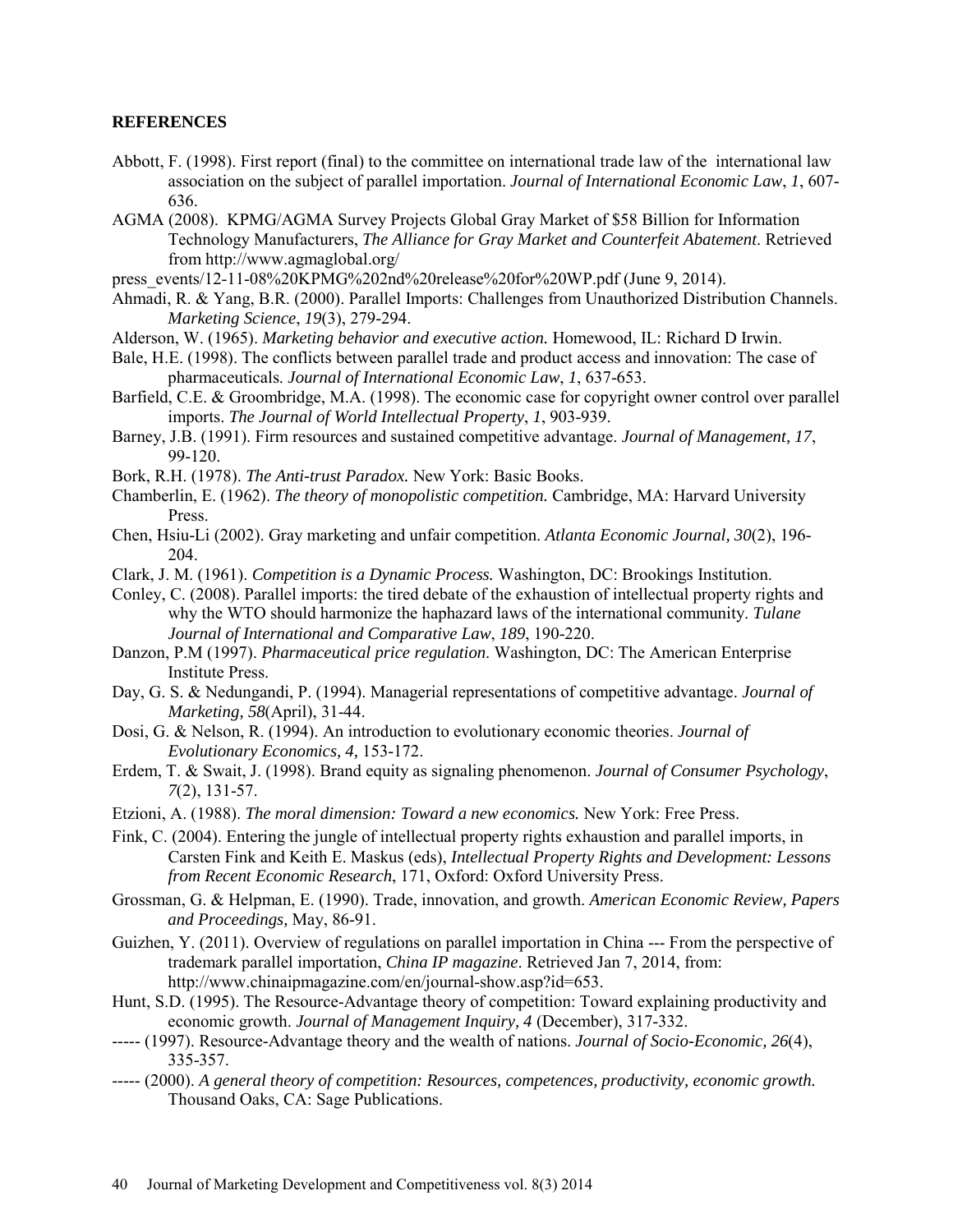- ----- (2006). On reforming marketing: For marketing systems and brand equity strategy. *Does marketing need reform?* Ed. J.N. Sheth and R.S. Sisodia. 69-77.
- ----- & Arnett, D.B. (2001). Competition as an evolutionary process and antitrust policy. *Journal of Public Policy & Marketing, 20*(1), 15-26.
- $\epsilon$ ----- & ----- (2004). Market segmentation strategy, competitive advantage, and public policy: Grounding segmentation strategy in Resource-Advantage theory. *Australasian Marketing Journal, 12*(1), 7- 36.
- ----- & Lambe, C. J. (2000). Marketing's contribution to marketing strategy: Market orientation, relationship marketing, and Resource-Advantage theory. *International Journal of Management Review, 2*(1), 17-43.
- ----- & Morgan, R.M. (1995). The comparative advantage theory of competition. *Journal of Marketing, 59*(2), 1-15.
- $\epsilon$ ----- &----- (1997). The Resource-Advantage theory: A snake swallowing its tail or a general theory of competition. *Journal of Marketing, 61*(4), 74-82.
- Kanavos, P. & Holmes, P. (2005). Pharmaceutical Parallel Trade in the U.K. *The Institute for the Study of Civil Society*. London, U.K
- Krugman, P. (2006). Pricing to market when the exchange rate changes. *National Bureau of Economic Research Working Paper,* No.W1926.
- Lansing, P. & Gabriella, J. (1993). Clarifying gray market areas. *American Business Law Journal*, *31*, 313-337.
- Li, C. & Maskus, K.E. (2006). The impact of parallel imports on investments in cost-reducing research and development. *Journal of International Economics, 68*, 443-455.
- Malueg, D.A. & Schwartz, M. (1994). Parallel imports, demand dispersion, and international price discrimination. *Journal of International Economics, 37*, 187-196.
- Maskus, K.E. (2000). Parallel imports. *The world economy: Global Trade Policy*, *23*, 1269-84.
- ----- (2010). The curious economics of parallel import. *The Wipo Journal: Analysis of Intellectual Property Issues, 2*(1), 123-132.
- Misses, L. (1920). *Economic calculation in socialist commonwealth.* Ed. Adler, S. Trans. *Archiv fur Sozialwissenschaft and Sozialpolitic* 47. Reprinted 1935, 87-130 in Hayek, F.A (Ed). *Collectivist Economic Planning: Critical Studies on the Possibilities of Socialism, London: Routledge.*
- Myers, M.B. & Griffith, D. (1999). Strategies for combating gray market activity. *Business Horizons*, November-December, 2-8.
- Nelson, R.R. & Romer, P.M. (1996). Science, economic growth, and public policy. *Technology, R&D, and the Economy,* eds. C.E. Barfield and B.L.S. Smith. Washington, D.C.: Brookings Institution and American Enterprise Institute.
- O'Keeffe, M., Mavondo, F.T. & Schroder, W.R. (1998). The Resource-Advantage theory of competition: The implications for Australian competition. *Agribusiness Perspective Papers, 2*(1), 1-13.
- Porter, M. (1985). *Competitive Advantage.* New York: Free Press.
- Prahalad, C.K. & Hamel, G. (1990). The core competence of the corporation. *Harvard Business Review,*  (March/April), 79-91.
- Rapp, R. & Rozek, R. (1992). Parallel trade in pharmaceuticals: The impact on welfare and innovation. *Journal of Economic Integration*, *7* (2), 181-203.
- Robinson, J. (1933). *The economics of imperfect competition.* London: Macmillan.
- Romer, P. (1990). Endogenous technological change. *Journal of Political Economy ,98*(5), 71- 102.
- Sawhney, M.S. (1998). Leveraged high-variety strategies: From portfolio thinking to platform thinking. *Journal of Academy of Marketing Science, 26*(1), 54-61.
- Schmalensee, R. (1981). Output and welfare implications of monopolistic third-degree price discrimination. *American Economic Review, 71*(1), 242-247.
- Schumpeter, J.A (1942). *Capitalism, socialism, and democracy*. New York: Harper.
- Si, X. & Wang, S.X. (2011). Chinese patent-law and implementation amendments bring key changes, interpretive challenges, retrieved Jan 7, 2013. from: